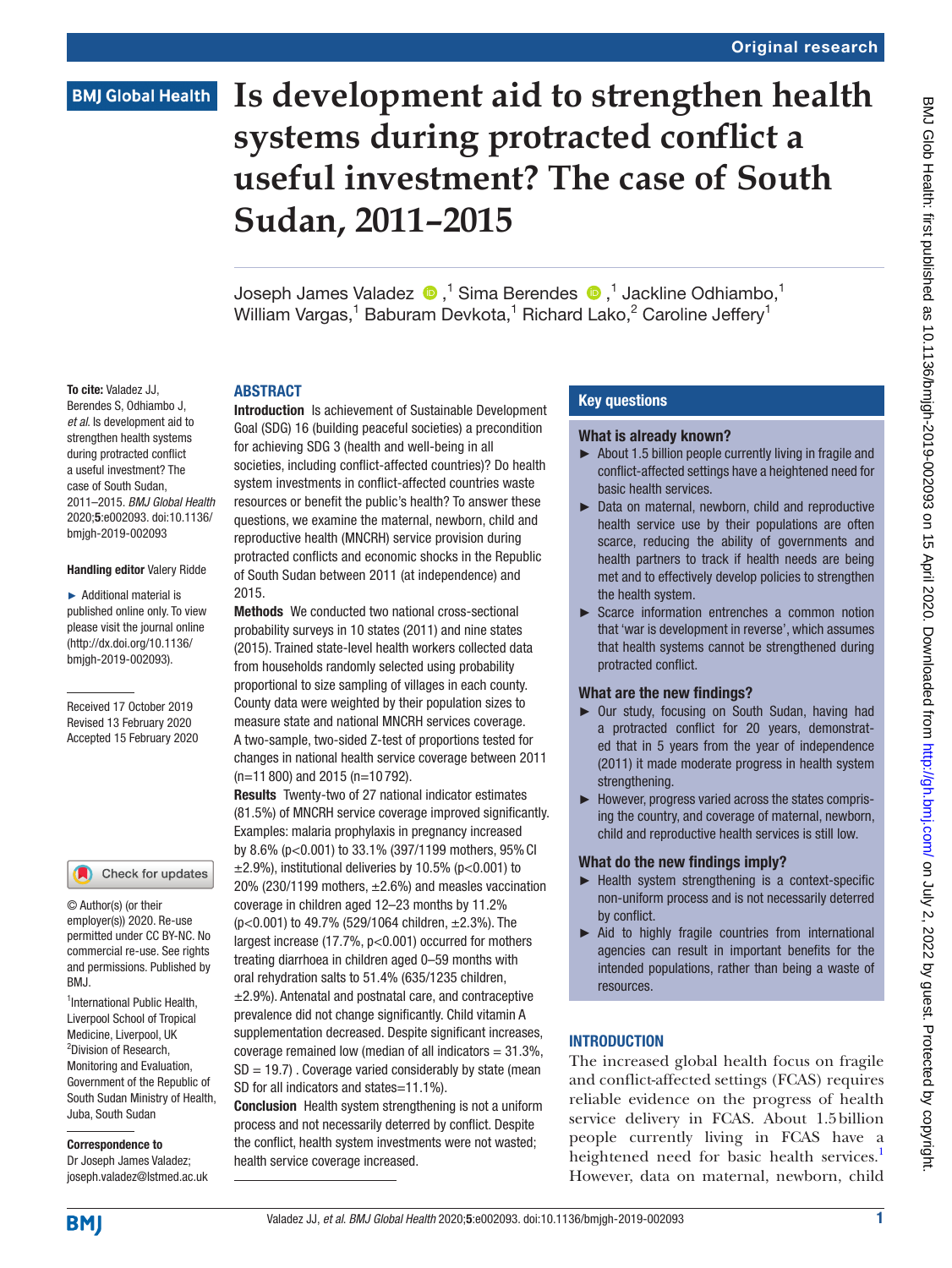and reproductive health (MNCRH) service use by their populations are often scarce.<sup>[2](#page-12-1)</sup> The limited information reduces the ability of governments and health partners to track if MNCRH needs are being met and to effectively develop policies to strengthen the health system.<sup>[3](#page-12-2)</sup> This information scarcity also entrenches a common notion that 'war is development in reverse',<sup>4</sup> which assumes that health systems cannot be strengthened during protracted conflict, and can deter government and donor investments in these settings. However, despite their turmoil, FCAS like the Republic of South Sudan (RSS) have national policies guiding them along the world's ambitious path to achieve the Sustainable Development Goals (SDG), in which MNCRH and HIV/AIDS are key areas.<sup>356</sup> Hence, their need for information is acute, despite having challenging conditions. However, SDG 16 targets the building of peaceful societies as essential for sustainable development. Is achieving that goal a precondition in FCAS for achieving SDG 3 which promotes health and well-being in all societies?

In 2011, the RSS became the world's newest nation. Decades of civil war had destroyed much of the country's social fabric and physical infrastructure. Child and maternal mortality rates were among the highest in the world, and the highly fragmented health system was managed mostly by non-governmental organisations (NGO) and humanitarian aid organisations. Despite these extremely challenging starting conditions, RSS and international donors were eager to progress towards the millennium development goals.<sup>78</sup> In 2012, RSS became a Countdown to 2015 (CD2015) country for maternal, newborn and child survival,<sup>3</sup> and a pilot country of the New Deal for Engagement in Fragile States, a partnership among donor countries, FCAS and civil society to create country-led transitions out of fragility.<sup>910</sup>

However, between 2011 and 2015, RSS experienced unexpected economic and conflict-related shocks which may have slowed their health system development. In 2013, RSS leadership refused to sign the New Deal Compact with donors to establish benchmarks for peace and state building. $9<sup>11</sup>$  The collapse of global oil prices in 2014/2015 and renewed conflict with Sudan led to a year-long reduction in RSS's oil production, which contributed to a national economic crisis.[12 13](#page-13-2) Domestic conflict erupted in December 2013 when President Salva Kiir accused his ex-vice-president, Riek Machar, of plotting a coup d'état. This conflict persists into 2019, leaving tens of thousands of people dead and hundreds of thousands displaced, and living with destroyed or limited infrastructure. This event strained relations between the government of RSS and the international community. In oil-producing states, 55% of health facilities no longer functioned in 2016.[14](#page-13-3) RSS in 2019 is still a WHO grade 3 emergency country[15](#page-13-4) and ranked first among 178 countries on the Fragile States Index, $^{16}$  $^{16}$  $^{16}$  making it a suitable location to address the question: can a health system strengthen during protracted conflicts?

Due to RSS's insecurity, current data on its progress towards health-related SDG indicators are scarce. In the final CD2015 report, RSS had the lowest score among 54 countries on the maternal, neonatal and child health composite coverage index.<sup>[3](#page-12-2)</sup> However, these results are mostly based on pre-independence data, because the most recent Multiple Indicator Cluster Survey (MICS) was conducted in  $2010$ .<sup>17</sup> Similarly, a recent literature review of their MNCRH progress reported key indicators only for the period from  $2000$  to  $2010$ .<sup>[18](#page-13-7)</sup> Other recent publications with relevant quantitative results $19-21$  also assessed the MICS 2010 data, with a few exceptions. $^{22\,23}$ 

Despite the challenging circumstances and widespread civil conflict, the Ministry of Health (MOH) conducted two national household probability surveys: 2011 (the year of independence) and 2015 (the SDG baseline year) providing the most comprehensive national, state and county-level health estimates available. Here, we examine the progress in MNCRH coverage indicators in RSS in the context of a protracted political-military conflict and economy-related shocks. Our findings provide unique insight into how a fragile health system performs during such conditions and whether or not investment in an FCAS benefits the public's health rather than wastes resources.

### **METHODS**

#### Overall study design

The two national cross-sectional household surveys were stratified random samples of each state in which substrata were counties. County-level data were produced with lot quality assurance sampling (LQAS) and analysed at a state level as a stratified random sample. Being relatively inexpensive and rapid to carry out at a local level, this established method was well suited to South Sudan for managing state-health services. $^{24}$  A detailed description of the sampling design and procedures was reported earlier<sup>23</sup>; the 2015 survey protocol replicated the 2011 design. The national and state MOHs selected this method as it permitted classification of each county by national performance benchmarks, and also computation of national and state-level indicator prevalence estimates with  $95\%$  CIs. We used the classic LQAS method<sup>25</sup> and training materials $^{26}$   $^{27}$  to build the capacity of state and county health workers to collect the data.

### Sampling and participants

For both surveys we planned to include all 10 South Sudan states and all counties within the states, unless they were highly insecure or inaccessible due to environmental barriers. Despite ongoing armed conflict, we surveyed all states in 2011, but excluded Unity State in 2015 which was under rebel control and highly insecure. Armed conflict and political negotiations slightly changed state and county boundaries, so the total number of counties within the states differed between 2011 (79 counties) and 2015 (85 counties). We also subdivided two large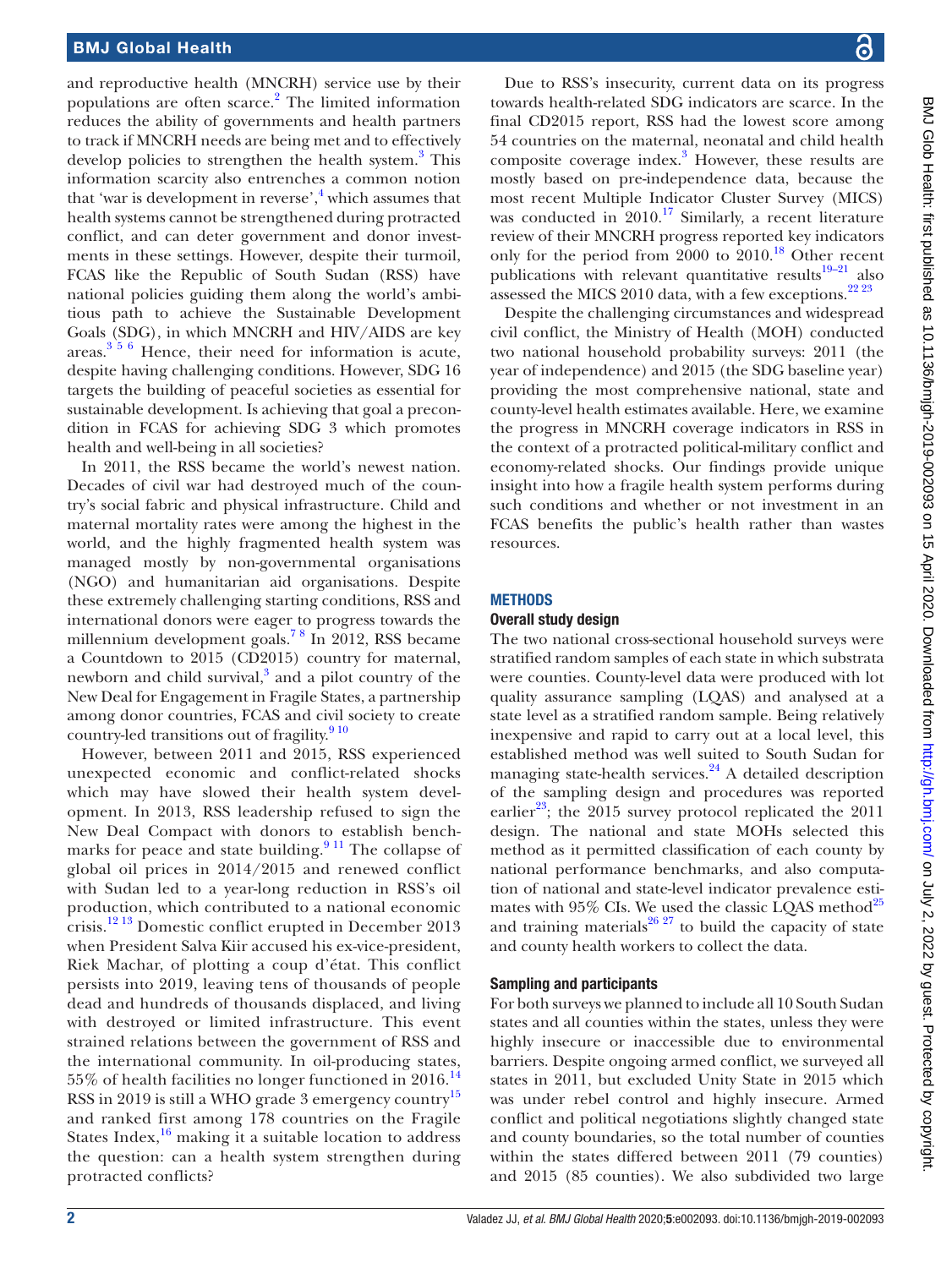counties in Western Bahr el Ghazal in 2011 and 2015 to better reflect health system management. Also, in 2015, we aggregated seven small counties to form four bigger counties in the newly designated, semiautonomous Greater Pibor Administrative Area (GPAA). We excluded six counties in 2011 and four counties (plus the nine counties of the excluded Unity State) in 2015 due to insecurity or inaccessibility. In total, this study included 75 of 81 counties/subdivisions in 2011 and 71 of 84 counties/ subdivisions in 2015 ([online supplementary table S1\)](https://dx.doi.org/10.1136/bmjgh-2019-002093).

We selected villages and households using a standard two-stage sampling procedure. First, we selected 19 interview locations (usually 19 villages) within each county/ subdivision of each state using probability proportional to size sampling<sup>23</sup> (2011: n=75 counties×19 villages=1425; 2015: n=71 counties×19 villages=1349, [online supple](https://dx.doi.org/10.1136/bmjgh-2019-002093)[mentary table S1](https://dx.doi.org/10.1136/bmjgh-2019-002093)). We then used segmentation sampling to randomly select households within these villages using a hand-drawn map.[28 29](#page-13-14)

Within households, we used a 'parallel sampling' process<sup>26 30</sup> to sample eight different client populations, to ensure a sufficient sample size for assessing each one. Six client populations were mothers of children:  $(1)$  <12 months, (2) 12–23 months, (3) 0–59 months, (4) 0–59 months with fever in the last 2weeks, (5) 0–59 months with diarrhoea in the last 2weeks, and (6) 0–59 months with suspected pneumonia in the last 2weeks; two others were women and men aged 15–49years. As each population had its own independent sample, the total sample collected in 2011 was 11800 (1475×8 client populations), and 10792 (1349×8 client populations) in 2015.

On arrival at the first randomly selected household, the next closest house was selected to reduce the chance of any house not appearing on the segmentation map having a zero probability for selection. The interviewer listed all household members who met the criteria for any of the eight client populations and selected one person randomly for interview. After the interview, the interviewer moved to the next nearest household; the same process continued until one person of each client population was interviewed in each sample location (see ref [23](#page-13-11) for more details). Client populations 4–6 could also be selected in the same house as other client populations due to their low prevalence.

Data collection was supervised by national and state supervisors and some of the authors who were in daily mobile telephone communication with the data collectors whom they had trained. Questionnaires were reviewed daily for missing information by supervisors, and corrected by the corresponding data collector when needed. Data were collected in the dry season using vehicles and boats when needed.

### Study instruments and indicators

Jointly with multiple national stakeholders, we developed separate structured questionnaires for each client population, based on internationally recognised and standardised indicators ${}^{31-34}$  ([table](#page-3-0) 1). For use in the northern

states, questionnaires were translated from English into Arabic and back-translated for verification. In other locations, key terms in the questionnaires were translated into major local languages and back-translated into English to ensure consistency with the language used. Questionnaires were refined for the local context during pretesting.

## Data collection and analysis

Immediately before data collection, we held training workshops at subregional venues throughout South Sudan for 237 persons in 2011 and 162 persons in 2015, most of whom were county health department staff selected by their respective state MOH. In 2015, as selected health department staff in counties in Upper Nile (UN) and Jonglei, under rebel control, could not travel to training venues due to insecurity, we trained staff of partner NGOs as replacements. All data were collected in the non-rainy season (2011: April and May; 2015: February and March). In 2015, data collection was delayed due to insecurity in UN, Jonglei and GPAA until April to June.

Questionnaire data were entered in CSPro V.4.0.004 in Juba using double data entry for a portion of the data in 2011 and for all data in 2015. We analysed data using Excel V.2013, Stata V.14 and R V.3.2.3. For each indicator, we computed national and state-level coverage proportions and 95% CIs, weighted by county population sizes. We used 'Curtailed Sampling'<sup>35</sup> to adjust for missing data in the 2011 data set, as explained previously.<sup>23</sup> In 2015, missing data were negligible [\(table](#page-5-0) 2). As we did not survey Unity State in 2015, we excluded it from the 2011 data set for this comparative national-level analysis. We used a two-sample, two-sided Z-test of proportions to test for change between 2011 and 2015.

# Patient and public involvement

This study does not involve patients. Also, the public were not involved in the design, conduct and reporting of the research. The public were engaged as interviewees. To ensure local engagement all data capture was carried out jointly with the national and state MOHs of the RSS. We also shared the results with them and offered further dissemination of results, and engaged them for data use and action planning activities.

# **RESULTS**

### Participants and response rate

Data collectors identified eligible respondents in 93.1% of visited households in 2011 (response rate: 96.2%), and 93.3% in 2015 (response rate: 96.4%). Among the eight client population groups in all nine states included in this study, we completed a total of 9710 interviews in 2011 and 10784 interviews in 2015 ([table](#page-5-0) 2).

The mean age of participants was similar for the eight client populations in both surveys (range: 27–33 years) ([table](#page-5-0) 2). Most mothers  $(86\%-91\%)$  and women and men aged 15–49years (65%–77%) were married; the educational status for men and women, defined as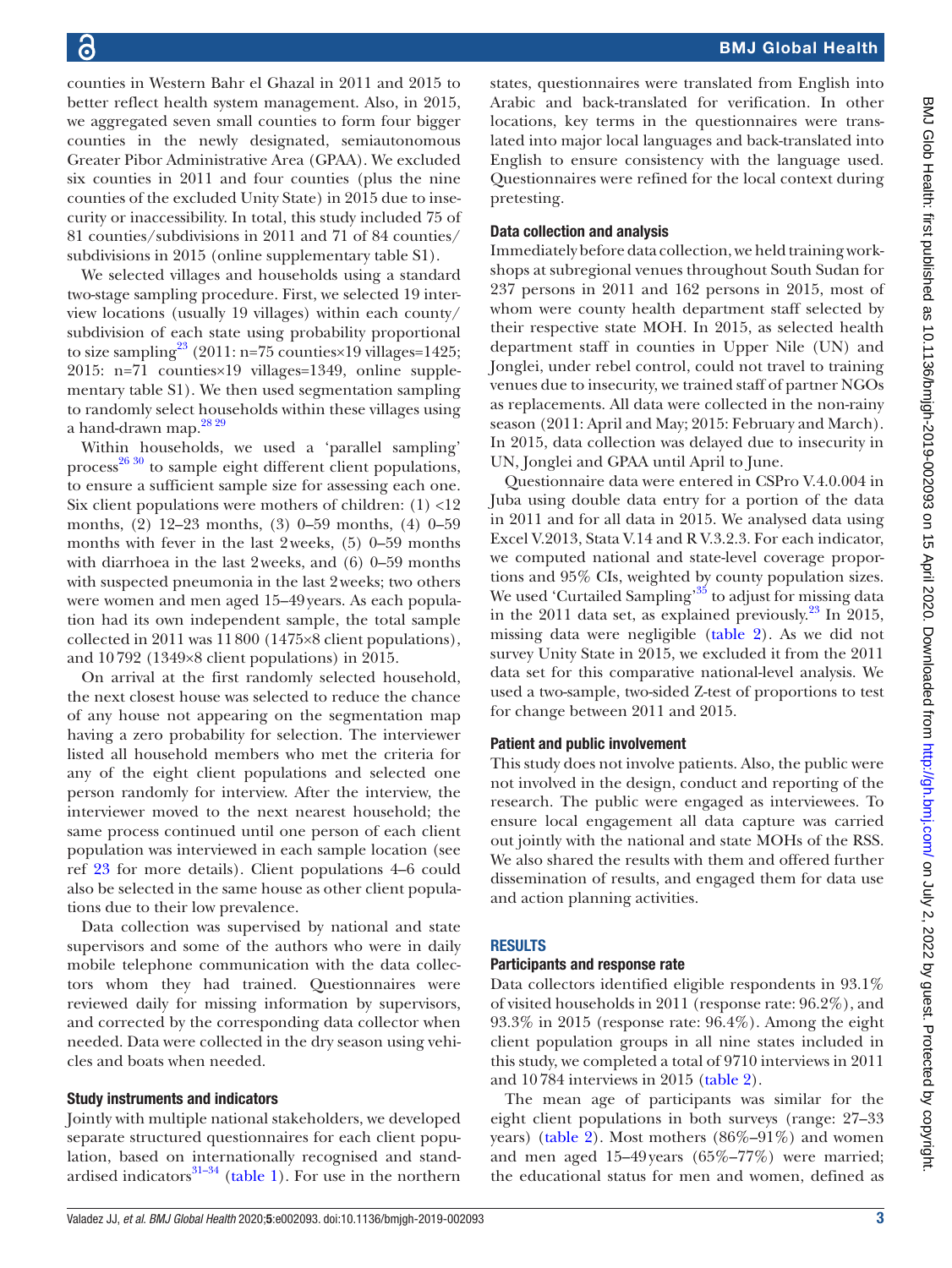<span id="page-3-0"></span>

| <b>Indicator</b>      |                                                            | <b>Definition</b>                                                                                                                                     | Client population*<br>(for denominators)                                    | Indicator source†              |
|-----------------------|------------------------------------------------------------|-------------------------------------------------------------------------------------------------------------------------------------------------------|-----------------------------------------------------------------------------|--------------------------------|
|                       | Maternal and neonatal care                                 |                                                                                                                                                       |                                                                             |                                |
| 1                     | $ANC 4+$                                                   | % women who received antenatal care by<br>any health personnel ≥4 times during last<br>pregnancy                                                      | $M0 <$ -12 months                                                           | MDG 5.5, CD2015                |
| $\overline{2}$        | Malaria prophylaxis                                        | % women who received ≥2 IPTs for malaria<br>during pregnancy                                                                                          | $M0 <$ 12 months                                                            | CD2015                         |
| 3                     | Tetanus prophylaxis                                        | % mothers who received $\geq 2$ tetanus<br>toxoid injections before the birth of their<br>youngest child or had lifetime immunity (card<br>confirmed) | $M0 <$ 12 months                                                            | Related to CD2015              |
| 4                     | Institutional<br>delivery¶                                 | % women who delivered in a health facility<br>during last pregnancy                                                                                   | $M0 <$ 12 months                                                            | <b>UHC</b>                     |
| 5                     | PNC for mother                                             | % women with ≥1 postnatal care visit<br>within 6 weeks post partum with any health<br>personnel during last pregnancy                                 | $M0 <$ 12 months                                                            | Related to CD2015              |
| Child immunisation    |                                                            |                                                                                                                                                       |                                                                             |                                |
| 6                     | Measles vaccination                                        | % children who received $\geq 1$ dose of measles<br>vaccine                                                                                           | MoC 12-23 months                                                            | MDG 4.3, CD2015,<br><b>UHC</b> |
| $\overline{7}$        | <b>DPT3</b> vaccination                                    | % children who received three DPT<br>vaccinations                                                                                                     | MoC 12-23 months                                                            | <b>CD2015, UHC</b>             |
| 8                     | All basic vaccines                                         | % children who received all basic vaccines (1<br>BCG, 4 OPV, 3 DPT, 1 measles)                                                                        | MoC 12-23 months                                                            | <b>UHC</b>                     |
| Childcare             |                                                            |                                                                                                                                                       |                                                                             |                                |
| 9                     | Vitamin A<br>supplementation                               | % children aged 6 months to 5 years who<br>received vitamin A supplementation in the<br>past 6 months                                                 | MoC 0-59 months                                                             | Related to CD2015              |
| 10                    | Malaria treatment                                          | % children with fever who received<br>appropriate antimalarial drugs (ACT)                                                                            | MoC 0-59 months<br>with fever in the past UHC<br>2 weeks                    | MDG 6.8, CD2015,               |
| 11                    | Diarrhoea treatment                                        | % children treated with ORS                                                                                                                           | MoC 0-59 months<br>with diarrhoea in the<br>past 2 weeks                    | CD2015                         |
| 12                    | Pneumonia care<br>seeking                                  | % children with suspected pneumonia taken<br>to an appropriate health provider                                                                        | MoC 0-59 months<br>with fast, difficult<br>breathing in the past<br>2 weeks | <b>CD2015, UHC</b>             |
| <b>HIV</b> testing    |                                                            |                                                                                                                                                       |                                                                             |                                |
| 13a/13b               | HIV testing, women/<br>men                                 | % women/men tested for HIV in the last 12<br>months and received their results                                                                        | Women/men 15-<br>49 years                                                   | <b>GARPR</b>                   |
| HIV-related knowledge |                                                            |                                                                                                                                                       |                                                                             |                                |
| 14a/14b               | MTCT knowledge,<br>women/men                               | % women/men who know 2+ ways in which<br>HIV is transmitted from an infected mother to<br>her child                                                   | Women/men 15-<br>49 years                                                   |                                |
| 15a/15b               | Prevention<br>knowledge‡,<br>women/men                     | % women/men who correctly identify using<br>condoms and being faithful as ways of<br>preventing sexual HIV transmission                               | Women/men 15-<br>49 years                                                   | HIV SID 4.1                    |
| 16a/16b               | Misconception<br>knowledge 1‡<br>(mosquito), women/<br>men | % women/men who correctly reject the<br>misconception that HIV can be transmitted<br>by mosquito bites                                                | Women/men 15-<br>49 years                                                   | <b>HIV SID 4.2.2</b>           |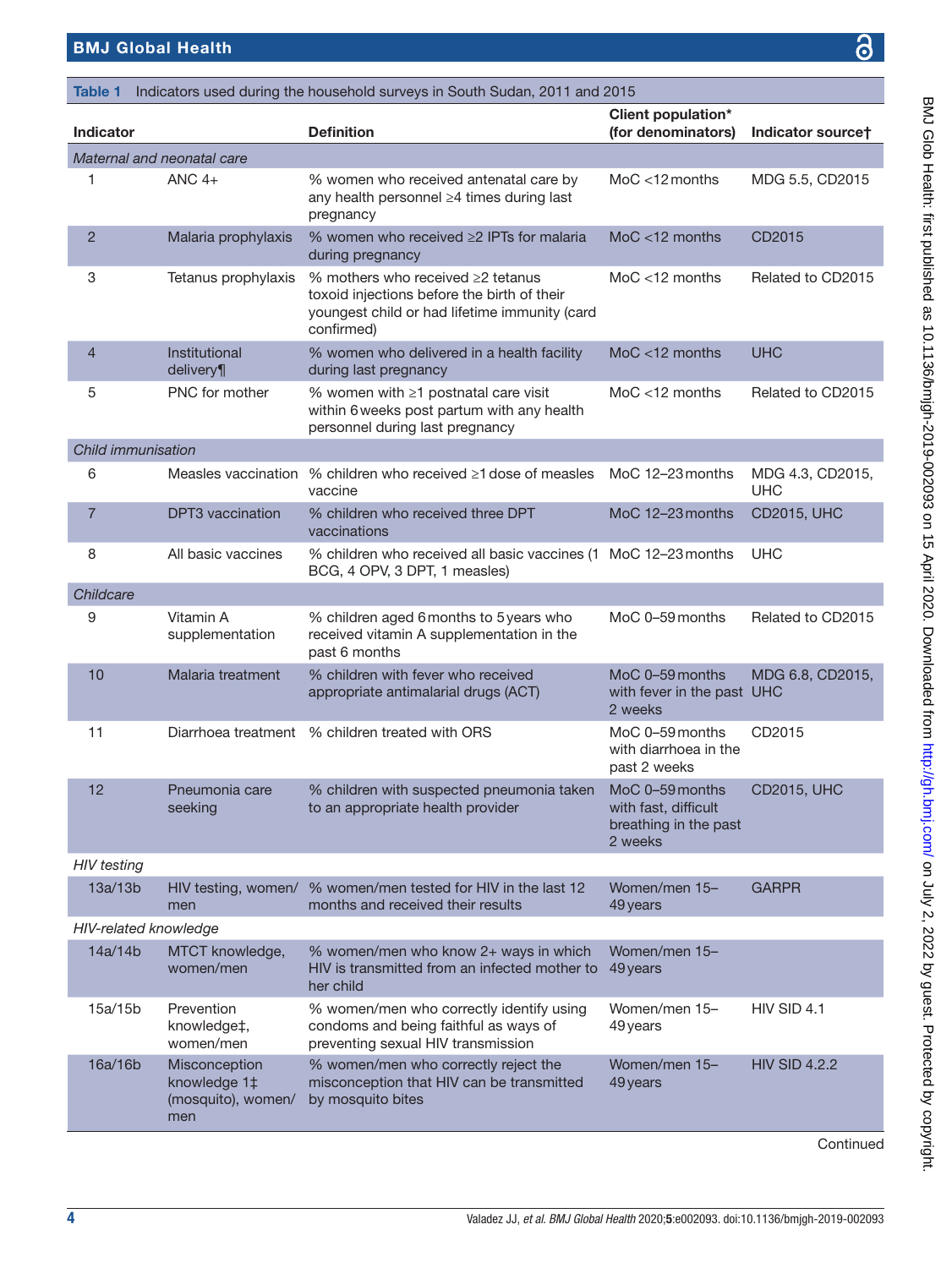| <b>Table 1</b>        | Continued                                                    |                                                                                                                                                 |                                          |                         |
|-----------------------|--------------------------------------------------------------|-------------------------------------------------------------------------------------------------------------------------------------------------|------------------------------------------|-------------------------|
| <b>Indicator</b>      |                                                              | <b>Definition</b>                                                                                                                               | Client population*<br>(for denominators) | Indicator sourcet       |
| 17a/17b               | Misconception<br>knowledge 2‡<br>(food), women/men           | % women/men who correctly reject the<br>misconception that HIV can be transmitted by 49 years<br>sharing food with an infected person           | Women/men 15-                            | <b>HIV SID</b><br>4.2.6 |
| 18a/18b               | Misconception<br>knowledge 3‡<br>(witchcraft), women/<br>men | % women/men who correctly reject the<br>misconception that HIV can be transmitted<br>by witchcraft                                              | Women/men 15-<br>49 years                | <b>HIV SID</b><br>4.2.3 |
| STI-related knowledge |                                                              |                                                                                                                                                 |                                          |                         |
| 19a                   | STI knowledge,<br>women                                      | % women who know at least two signs/<br>symptoms of STIs in women                                                                               | Women 15-49 years                        | <b>Related to BSS</b>   |
| 19 <sub>b</sub>       | STI knowledge, men                                           | % men who know at least two signs/<br>symptoms of STIs in men                                                                                   | Men 15-49 years                          | <b>Related to BSS</b>   |
|                       | Contraception and HIV prevention                             |                                                                                                                                                 |                                          |                         |
| 20                    | Contraception<br>among non-<br>pregnant women<br>(modern)§   | % women of reproductive age, currently<br>not pregnant†, using at least one modern<br>contraception method                                      | Women 15-49 years                        | Related to UHC          |
| 21                    | Contraception<br>among all married<br>women (modern)§        | % married women of reproductive age, using<br>at least one modern contraception method                                                          | Women 15-49 years                        | <b>UHC</b>              |
| 22a/22b               | Condom use<br>women/men                                      | % women/men who reported use of a<br>condom the last time they had sex with a<br>non-marital or non-cohabiting partner in the<br>past 12 months | Women/men 15-<br>49 years                | Related to MDG 6.2      |

\*MoC <12months=mothers of children aged less than 12 months; MoC 12–23 months=mothers of children aged 12–23 months; MoC 0–59 months=mothers of children aged 0–59 months.

†For 2015, we computed this indicator with all women (pregnant and non-pregnant) in the denominator, per the UHC indicators and also MDG indicators, although the latter do not restrict contraception to modern methods, but include traditional methods.

‡We did not combine prevention and misconception knowledge indicators because national stakeholders predicted knowledge to be very low, which would have resulted in extremely low estimates for composite indicators.

§Modern methods of contraception include female and male sterilisation, oral hormonal pills, intrauterine devices, male and female condoms, injectables, implants (including Norplant), vaginal barrier methods and spermicides.

¶Institutional delivery means delivery in a hospital, or primary healthcare clinic (PHCC).

ACT, artemisinin-based combination therapy; ANC, antenatal care; BSS, Behavioral Surveillance Survey; CD2015, Countdown to 2015 for maternal, newborn and child survival; DPT, diphtheria/pertussis/tetanus; GARPR, Global AIDS Response Progress Reporting indicators (before 2012 known as UNGASS indicators); HIV SID, HIV/AIDS Survey Indicator Database; IPT, intermittent preventive treatment; MDG, Millennium Development Goal; MTCT, mother-to-child transmission of HIV; OPV, Oral Polio Vaccine; ORS, oral rehydration salts; PNC, postnatal care; STI, sexually transmitted infection; UHC, universal health coverage; UNGASS, United Nations General Assembly Special Session.

having received any formal schooling, was very low especially among women (2011: 18%–27%, 2015: 26%–32%). Literacy, assessed in 2015 only, was very low with only 11.7% of women aged 15–49years and 33.0% of men aged 15–49years able to read a short sentence. Literacy varied substantially by state (range: 3.4% in Northern Bahr el Ghazal (NBeG) to 27.1% in Central Equatoria for women aged 15–49years, [online supplementary table](https://dx.doi.org/10.1136/bmjgh-2019-002093) [S2](https://dx.doi.org/10.1136/bmjgh-2019-002093)).

# National-level MNCRH indicators

Between 2011 and 2015, of the 27 national healthcare indicators measured, 22 improved (81.5%), 4 remained similar and 1 indicator declined [\(table](#page-6-0) 3). For national estimates for antenatal care (ANC) and postnatal care (PNC) indicators remained unchanged at low levels in

2015, with less than one-quarter of women attending  $\geq 4$ ANC (ANC4+,  $22.4\%$ ,  $95\%$  CI  $\pm 2.5$ ) or receiving  $\geq 1$  PNC visit (22.8%,  $95\%$  CI  $\pm$ 2.5). The proportion of mothers having institutional deliveries, however, increased by 10.5% (p<0.001), but overall remained low with only  $27.0\%$  (95% CI  $\pm 2.5$ ) of mothers delivering at a health facility in 2015. Malaria prophylaxis in pregnancy increased by 8.6% (p<0.001) to 33.1% (95% CI  $\pm 2.9$ %).

Three of four childcare indicators showed significant improvement, with the highest increase being among children with malaria treated with a first-line antimalarial (15.8% increase, p<0.001) and diarrhoea treatment  $(17.7\%$  increase,  $p<0.001$ ) [\(table](#page-6-0) 3). Child immunisation coverage improved significantly by  $2015$  (p<0.001) but remained low with about half of the children obtaining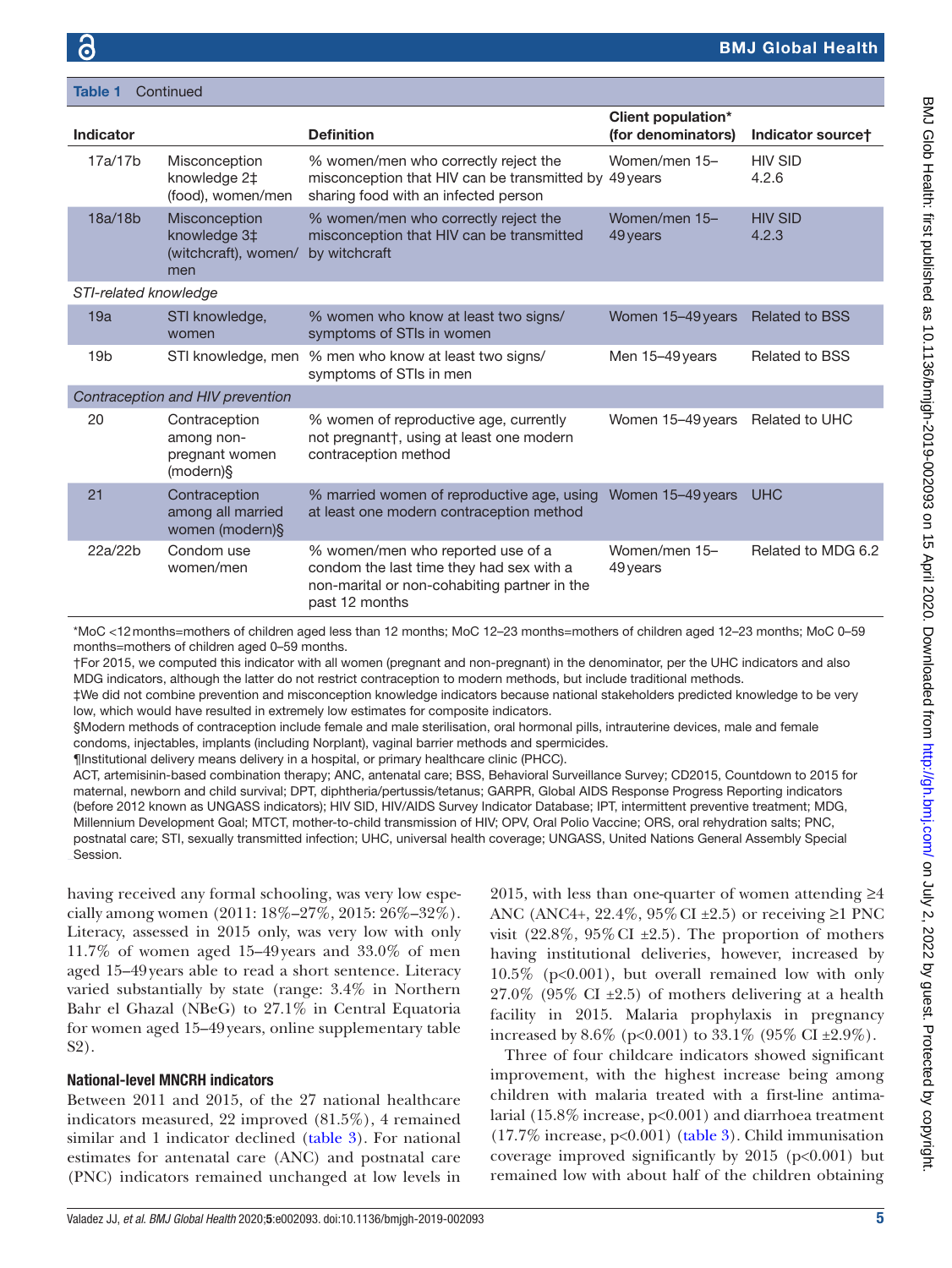<span id="page-5-0"></span>

| Study population characteristics (unweighted), South Sudan household survey, 2011 and 2015<br>Table 2                                                                                                                                                                                                                                                                                                                                                                                                                                                |                    |                         |                   |                                               |                                                     |                    |                  |                   |                                               |                                                     |
|------------------------------------------------------------------------------------------------------------------------------------------------------------------------------------------------------------------------------------------------------------------------------------------------------------------------------------------------------------------------------------------------------------------------------------------------------------------------------------------------------------------------------------------------------|--------------------|-------------------------|-------------------|-----------------------------------------------|-----------------------------------------------------|--------------------|------------------|-------------------|-----------------------------------------------|-----------------------------------------------------|
|                                                                                                                                                                                                                                                                                                                                                                                                                                                                                                                                                      | 2011 survey*       |                         |                   |                                               |                                                     | 2015 survey        |                  |                   |                                               |                                                     |
| Client population                                                                                                                                                                                                                                                                                                                                                                                                                                                                                                                                    | Sample<br>size, n† | Mean age,<br>years (SD) | Married, n<br>(%) | schooling, n<br>any formal<br>Received<br>(%) | Respondent's<br>child's mean<br>age, months<br>(GS) | Sample<br>size, n‡ | Mean age<br>(GD) | Married, n<br>(%) | schooling, n<br>any formal<br>Received<br>(%) | Respondent's<br>child's mean<br>age, months<br>(GD) |
| Mothers of children aged <12 months                                                                                                                                                                                                                                                                                                                                                                                                                                                                                                                  | 1199               | 28.2 (6.6)              | (7.1094(91.7))    | (23.9)<br>287                                 | (3.3)<br>$\overline{6}$ .                           | 1348               | 27.1 (6.7)       | 1179 (87.5)       | (30.7)<br>414                                 | 6.1(3.1)                                            |
| Mothers of children aged 12-23 months 1064                                                                                                                                                                                                                                                                                                                                                                                                                                                                                                           |                    | 28.5 (7.7)              | (89.9)<br>957     | (22.0)<br>234                                 | 16.8<br>(3.8)                                       | 1348               | 28.3 (6.9)       | 1182(87.7)        | (28.0)<br>377                                 | 16.9(3.7)                                           |
| Mothers of children aged 0-59 months                                                                                                                                                                                                                                                                                                                                                                                                                                                                                                                 | 1237               | 29.9 (7.0)              | 1123 (90.8)       | (21.9)<br>274                                 | (15.1)<br>27.0                                      | 1348               | 29.1 (7.4)       | 1160 (86.1)       | (26.0)<br>350                                 | (15.9)<br>29.0                                      |
| Mothers of children age 0-59 months<br>with fever in the past 2 weeks                                                                                                                                                                                                                                                                                                                                                                                                                                                                                | 1249               | 29.3 (6.8)              | 1118 (90.8)       | (18.4)<br>230                                 | (16.1)<br>25.6                                      | 1348               | 28.8 (7.2)       | 1153 (85.5)       | (26.0)<br>351                                 | (15.7)<br>23.6                                      |
| Mothers of children aged 0-59 months<br>with diarrhoea in the past 2 weeks                                                                                                                                                                                                                                                                                                                                                                                                                                                                           | 1235               | 29.6 (6.9)              | 1122 (90.6)       | (20.8)<br>261                                 | (15.4)<br>24.1                                      | 1348               | 28.4(7.3)        | 1177(87.3)        | (26.9)<br>363                                 | (15.7)<br>23.3                                      |
| Mothers of children aged 0-59 months<br>with fast, difficult breathing in the past<br>2weeks                                                                                                                                                                                                                                                                                                                                                                                                                                                         | 1235               | 29.5 (7.4)              | 1112(90.4)        | (20.8)<br>260                                 | (16.0)<br>25.0                                      | 1348               | 28.4 (6.8)       | 1170 (86.8)       | (27.4)<br>370                                 | (14.7)<br>22.0                                      |
| Women 15-49 years                                                                                                                                                                                                                                                                                                                                                                                                                                                                                                                                    | 1246               | 28.3(8.4)               | 838 (67.5)        | 330 (26.5)                                    | $\frac{1}{2}$                                       | 1348               | 28.4(8.1)        | 1038 (77.0)       | (32.1)<br>433                                 | $\frac{1}{2}$                                       |
| Men 15-49 years                                                                                                                                                                                                                                                                                                                                                                                                                                                                                                                                      | 1245               | 32.1 (8.8)              | 799 (64.8)        | 607 (48.8)                                    | ≸                                                   | 1348               | 32.9(9.0)        | 1041(77.2)        | (51.6)<br>695                                 | ≸                                                   |
| tThe 2011 sample size should have been 66 countiesx19 villages=1254 for all eight client populations (see online supplementary table S1), but was reduced for all of the client<br>‡The 2015 sample size should have been 71 counties×19 villages=1349 interviews per client population, but was actually 1348, as the records of one village were missing.<br>*The 2011 survey included Unity State, which we exclude here to compare the 2011 and 2015 results.<br>NA, not applicable; SD, Standard Deviation.<br>populations due to missing data. |                    |                         |                   |                                               |                                                     |                    |                  |                   |                                               |                                                     |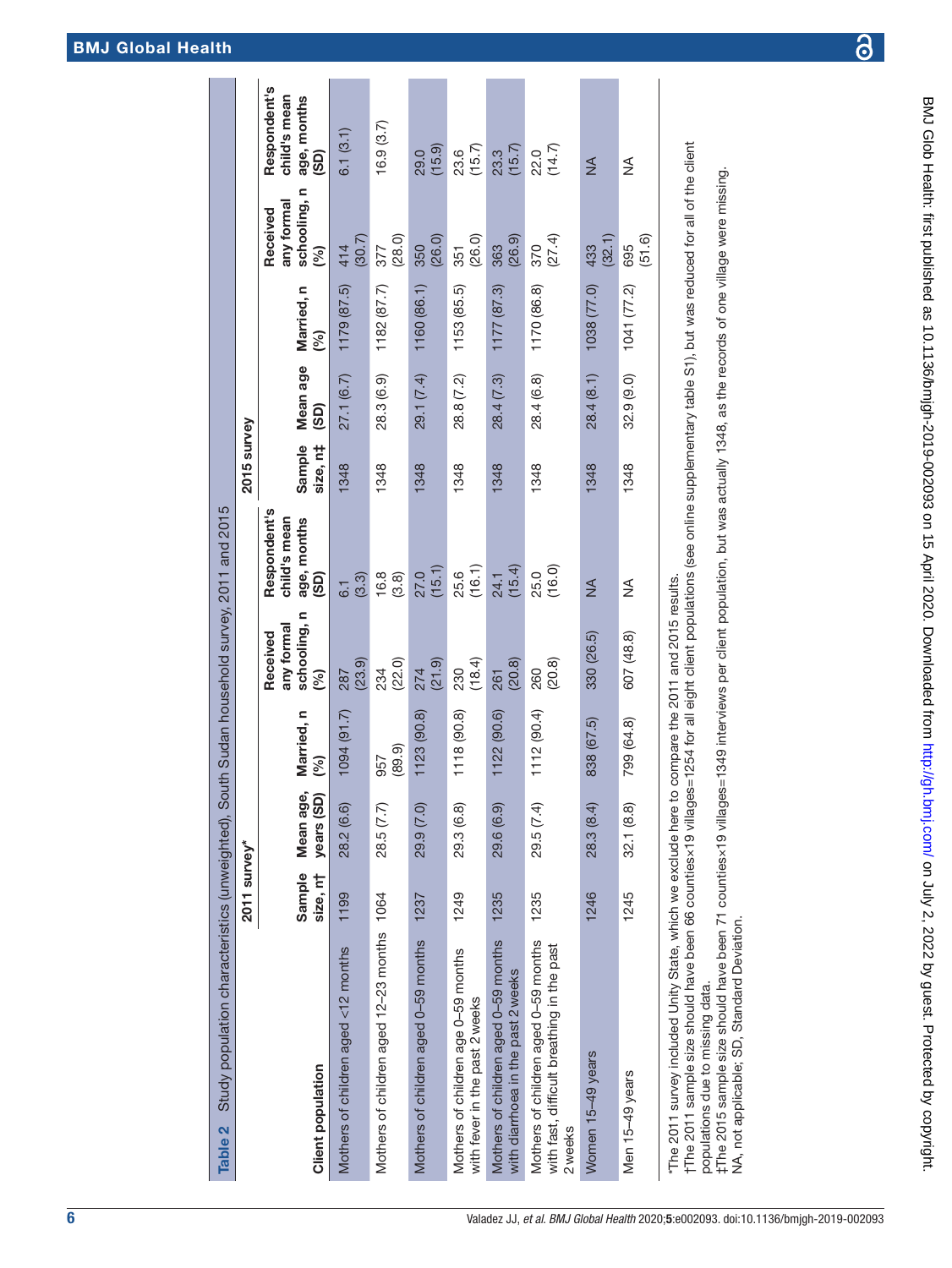<span id="page-6-0"></span>

| Table 3 Progress in health service coverage (2011-2015) and national coverage proportions in 2015 |                                                                                        |          |                                                                                        |                                                 |
|---------------------------------------------------------------------------------------------------|----------------------------------------------------------------------------------------|----------|----------------------------------------------------------------------------------------|-------------------------------------------------|
| <b>Indicator</b>                                                                                  | 2015 vs 2011<br>difference in<br>weighted coverage<br>proportions (%)<br>(95% CI (%))* | P value* | Weighted<br>national coverage<br>proportions (%),<br>2015<br>$(95\% \text{ CI } (\%))$ | HSDP†<br>coverage<br>target $(\% )$<br>for 2015 |
| <b>Maternal and neonatal care</b>                                                                 |                                                                                        |          |                                                                                        |                                                 |
| $ANC$ 4+                                                                                          | 1.6 $(\pm 3.4)$                                                                        | 0.358    | $22.4 (\pm 2.5)$                                                                       | 40                                              |
| Malaria prophylaxis                                                                               | $8.6 (\pm 3.9)$                                                                        | < 0.001  | 33.1 $(\pm 2.9)$                                                                       | 40                                              |
| Tetanus prophylaxis                                                                               | $3.1 (\pm 3.1)$                                                                        | 0.047    | 13.7 $(\pm 2.3)$                                                                       | 80                                              |
| Institutional delivery                                                                            | 10.5 $(\pm 3.4)$                                                                       | < 0.001  | $27.0 (\pm 2.6)$                                                                       | 25                                              |
| PNC for mother (any provider)                                                                     | 1.7 $(\pm 3.6)$                                                                        | 0.359    | $22.8 (\pm 2.6)$                                                                       |                                                 |
| <b>Child immunisation</b>                                                                         |                                                                                        |          |                                                                                        |                                                 |
| Measles vaccination                                                                               | 11.2 $(\pm 4.2)$                                                                       | < 0.001  | 49.7 $(\pm 2.8)$                                                                       |                                                 |
| <b>DPT3</b> vaccination                                                                           | 13.1 $(\pm 3.6)$                                                                       | < 0.001  | 34.7 $(\pm 2.6)$                                                                       | 85                                              |
| All basic vaccines                                                                                | 11.3 $(\pm 3.0)$                                                                       | < 0.001  | $20.8 \ (\pm 2.3)$                                                                     | 50 <sub>†</sub>                                 |
| <b>Childcare</b>                                                                                  |                                                                                        |          |                                                                                        |                                                 |
| Vitamin A supplementation                                                                         | $-26.4 \ (\pm 3.2)$                                                                    | < 0.001  | 4.8 $(\pm 1.6)$                                                                        | 80                                              |
| Malaria treatment (ACT)                                                                           | $15.8 (\pm 3.6)$                                                                       | < 0.001  | $31.3 \ (\pm 2.8)$                                                                     |                                                 |
| Diarrhoea treatment (ORS)                                                                         | 17.7 $(\pm 4.1)$                                                                       | < 0.001  | 51.4 $(\pm 2.9)$                                                                       | 80                                              |
| Pneumonia care seeking                                                                            | 5.9 $(\pm 4.0)$                                                                        | 0.004    | 66.1 $(\pm 2.8)$                                                                       |                                                 |
| <b>HIV testing</b>                                                                                |                                                                                        |          |                                                                                        |                                                 |
| HIV testing, women                                                                                | $7.3 (\pm 2.8)$                                                                        | < 0.001  | 17.0 $(\pm 2.2)$                                                                       | <b>NA</b>                                       |
| HIV testing, men                                                                                  | $8.2 \ (\pm 2.9)$                                                                      | < 0.001  | 18.6 $(\pm 2.3)$                                                                       | <b>NA</b>                                       |
| <b>HIV-related knowledge</b>                                                                      |                                                                                        |          |                                                                                        |                                                 |
| MTCT knowledge, women                                                                             | $6.0 (\pm 2.9)$                                                                        | < 0.001  | 17.3 $(\pm 2.4)$                                                                       | <b>NA</b>                                       |
| MTCT knowledge, men                                                                               | $6.6 (\pm 3.4)$                                                                        | < 0.001  | $23.1 (\pm 2.7)$                                                                       | <b>NA</b>                                       |
| HIV prevention knowledge, women                                                                   | $0.5 (\pm 1.9)$                                                                        | 0.641    | $8.9 \ (\pm 1.6)$                                                                      | <b>NA</b>                                       |
| HIV prevention knowledge, men                                                                     | $1.9 \ (\pm 3.0)$                                                                      | 0.218    | 17.6 $(\pm 2.3)$                                                                       | <b>NA</b>                                       |
| HIV misconception knowledge 1 (mosquito), women                                                   | 7.0 $(\pm 4.0)$                                                                        | 0.001    | $38.5 (\pm 2.9)$                                                                       | NA                                              |
| HIV misconception knowledge 1 (mosquito), men                                                     | 6.9 $(\pm 4.0)$                                                                        | 0.001    | 48.8 $(\pm 2.8)$                                                                       | <b>NA</b>                                       |
| HIV misconception knowledge 2 (food), women                                                       | $8.8 (\pm 3.6)$                                                                        | < 0.001  | 55.1 $(\pm 2.6)$                                                                       | NA                                              |
| HIV misconception knowledge 2 (food), men                                                         | $7.1 (\pm 3.7)$                                                                        | < 0.001  | 64.0 $(\pm 2.6)$                                                                       | <b>NA</b>                                       |
| HIV misconception knowledge 3 (witchcraft), women                                                 | 12.1 $(\pm 3.9)$                                                                       | < 0.001  | 60.2 $(\pm 2.6)$                                                                       | <b>NA</b>                                       |
| HIV misconception knowledge 3 (witchcraft), men                                                   | 6.8 $(\pm 3.7)$                                                                        | < 0.001  | 68.1 $(\pm 2.5)$                                                                       | <b>NA</b>                                       |
| <b>STI-related knowledge</b>                                                                      |                                                                                        |          |                                                                                        |                                                 |
| STI knowledge, women                                                                              | $9.4 (\pm 3.8)$                                                                        | < 0.001  | 48.6 $(\pm 2.8)$                                                                       | <b>NA</b>                                       |
| STI knowledge, men                                                                                | 12.0 $(\pm 4.0)$                                                                       | < 0.001  | 58.1 $(\pm 2.9)$                                                                       | NA                                              |
| <b>HIV prevention and contraception</b>                                                           |                                                                                        |          |                                                                                        |                                                 |
| Contraception (non-pregnant)                                                                      | $0.6 (\pm 2.6)$                                                                        | 0.653    | 7.1 $(\pm 1.9)$                                                                        | NA                                              |
| Contraception (all married)                                                                       | nc                                                                                     |          | 4.9 $(\pm 1.6)$                                                                        | 20                                              |
| Condom use, women                                                                                 | nc                                                                                     |          | 18.0 $(\pm 9.1)$                                                                       | NA                                              |
| Condom use, men                                                                                   | nc                                                                                     |          | 38.2 $(\pm 6.7)$                                                                       | NA                                              |

\*Results of two-sample, two-sided Z-test of proportions to test for significant change between 2011 and 2015.

†The HSDP target refers to card-confirmed vaccinations, while our indicators include mothers' oral report of vaccinations. ACT, artemisinin-based combination therapy; ANC, antenatal care; CI, Confidence Interval; DPT, diphtheria/pertussis/tetanus; HSDP, Health Sector Development Plan for the Republic of South Sudan; MTCT, mother-to-child transmission; NA, not applicable; nc, not computed comparative results, as explained above; ORS, oral rehydration salts; PNC, postnatal care; STI, sexually transmitted infection.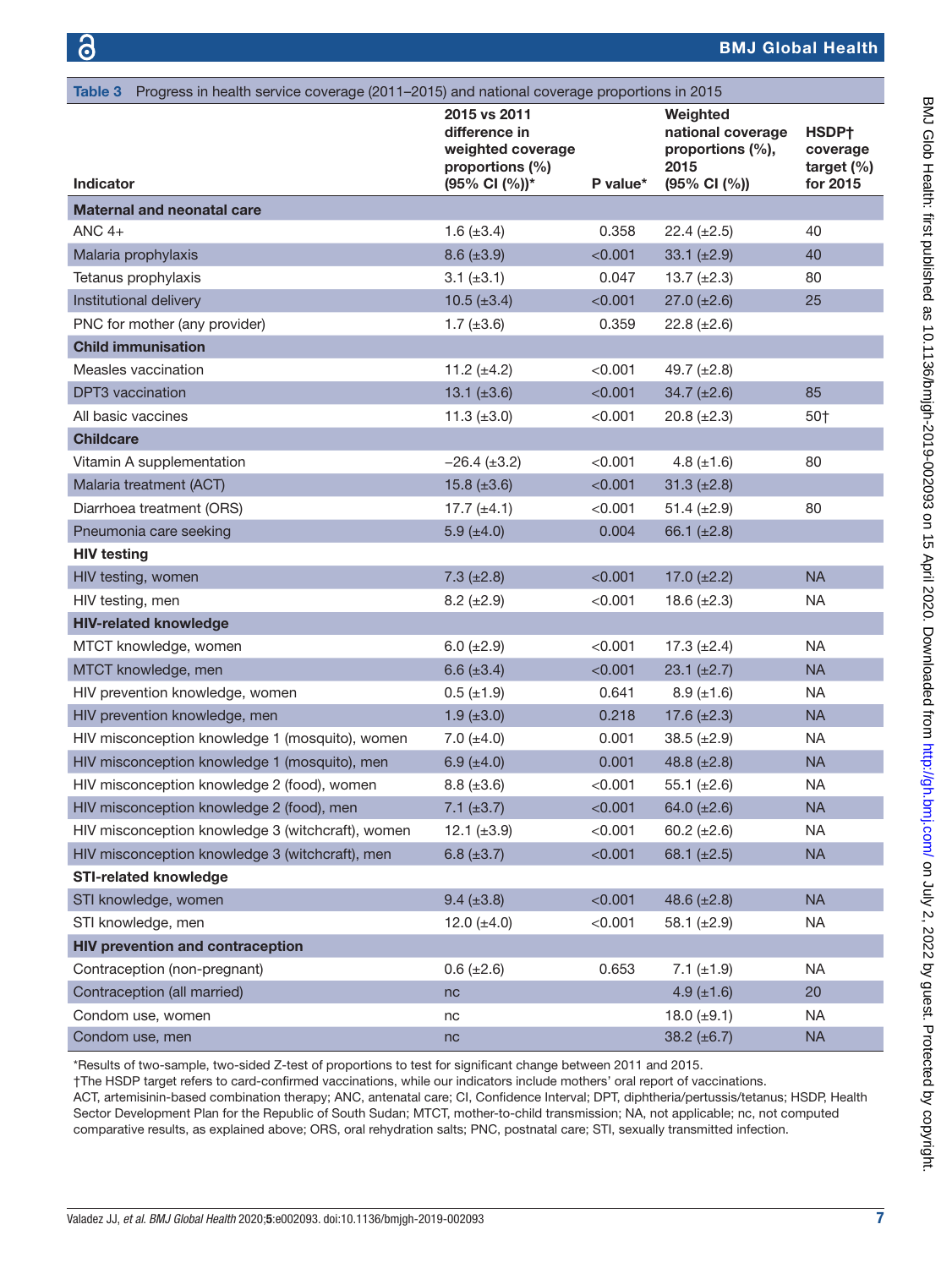a measles vaccination  $(49.7\%, 95\% \text{ CI } \pm 2.8)$ , and about one-fifth receiving all basic vaccinations (20.8%, 95%CI  $\pm$ 2.3). Nevertheless, the proportion of children with firstline malaria and diarrhoea treatment remained low at 31.3% (95% CI  $\pm 2.8$ ) and 51.4% (95% CI  $\pm 2.9$ ), respectively. The only indicator displaying a decreased coverage was child vitamin A supplementation (26.4% decrease, p<0.001), which fell to a very low  $4.8\%$  (95% CI  $\pm$ 1.6) in 2015.

Estimates for most HIV/AIDS and sexually transmitted infection (STI) indicators improved only slightly, although significantly. HIV testing coverage among women aged 15–49years increased by 7.3% (p<0.001) reaching 17.0%  $(95\% \text{ CI} \pm 2.2)$  coverage by 2015 [\(table](#page-6-0) 3). The only HIVrelated indicator that did not increase was the proportion of women and men who knew how to prevent sexual HIV transmission through condom use and staying faithful to one partner; it remained low (8.9% and 17.6%). Similarly, the modern contraceptive prevalence rate among nonpregnant women aged 15–49years remained unchanged at a low  $7.1\%$  (95% CI  $\pm$ 1.9). We were unable to compute differences in the condom use indicator during high-risk sexual contacts, because of a small number of people who responded positively in 2011 and 2015 to the question for the denominator (having had extramarital sex), and a relatively large number of missing values in 2011. Nevertheless, the 2015 national coverage estimates were very low.

Although 81.5% of the indicators improved, their values remained low with a median value of 31.3% (SD=19.7) ([table](#page-6-0) 3).

# State-level MNCRH indicators

Coverage in the nine states varied considerably for the 27 indicators. On average the state coverages varied by 11.1% for each indicator ([table](#page-8-0) 4).

Central Equatoria State (CES) displayed the highest coverage rates for almost all MNCRH indicators; the performance of the other states and their improvement rates varied considerably across the different indicators ([table](#page-8-0) 4, [online supplementary figures S1–S28\)](https://dx.doi.org/10.1136/bmjgh-2019-002093). Four of the nine states significantly increased their rate for institutional delivery with the highest (26.0% increase, p<0.001) being CES. Overall, coverage with MNCRH services remained low for most states, ranging from 13.0% (95% CI  $\pm$ 5.7) in UN to 55.1% (95% CI  $\pm$ 9.4) in CES for institutional delivery, from  $6.7\%$  (95\% CI  $\pm$ 4.1) in UN to  $32.4\%$  (95% CI  $\pm 10.0$ ) in CES for mothers of infants having received at least two tetanus toxoid vaccinations during pregnancy, from  $7.6\%$  (95% CI  $\pm$ 4.4) in Warrap to  $48.6\%$  (95% CI ±9.4) in CES for completed basic vaccinations for children 12–23months of age and 21.7% (95% CI ±5.8) in Jonglei/GPAA to 53.4% (95%  $CI \pm 10.2$ ) in CES for treatment of children  $\leq 5$  years with malaria with an appropriate antimalarial. The highest coverage was found in CES for seeking healthcare for a child aged 0–59months with suspected pneumonia  $(82.2\%, 95\% \text{ CI } \pm 7.8).$ 

[table](#page-8-0) 4. For most states, coverage proportions for HIV and STI-related indicators either did not change significantly or increased, with one of the biggest increases (22.9%, p<0.001) noted for the HIV testing indicator among men in WES reaching 50.5% by 2015. WES performed best for most HIV and STI-related and contraception indicators, except for the indicators on HIVrelated misconceptions. For example, the proportion of women who correctly rejected the misconception that HIV can be transmitted by witchcraft decreased by 31.1%  $(p<0.001)$  to 42.5% in WES. Conversely, in CES this indicator increased by  $24.4\%$  (p<0.001) to 86.0% (data on the state-level statistical tests not shown).

The modern contraception prevalence rate among non-pregnant women remained low level at ≤6%in seven states; however, in WES and CES it increased to 26.4% (95% CI  $\pm 8.4$ ) and 16.7% (95% CI  $\pm 9.9$ ), respectively  $(table 4).$  $(table 4).$ 

# **DISCUSSION**

## National-level performance

Despite severe economic and political-military crises, RSS displayed increases in health service coverage for 22 of 27 indicators since its independence in 2011. The increase in vaccination, and malaria prophylaxis and treatment coverage has also been found in other low and middle-income countries.<sup>3 36</sup> The increased rate of females having an HIV test is consistent with the increase noted in facility data among pregnant women.<sup>[37](#page-13-17)</sup> This is a welcomed result since RSS has a generalised HIV epidemic (adult HIV prevalence: 2.7%, 2014 estimate) and high levels of STIs.<sup>[38](#page-13-18)</sup> Knowledge of one's HIV status is a prerequisite for accessing antiretroviral therapy (ART). While ART targets for 2015 have been met globally,  $39$  RSS has only recently begun scaling up ART. In 2013, RSS had the second highest death rate among people living with HIV in 30 countries. $40$  Since 2013, the number of people living with HIV/AIDS on ART in RSS has increased by 260% from 7755 to 28 086[.41](#page-13-21)

The increases we detected among the 22 indicators took place while both local and international efforts had been focusing on health system strengthening (HSS). Following independence, and in line with new international agreements, the MOH implemented a policy of unifying the highly fragmented health system under its control, which after decades of war and humanitarian assistance had been managed mainly by NGOs (≥76 NGOs and six United Nations agencies).<sup>[37](#page-13-17)</sup> While NGOs still maintained an essential role in the health system, donors mainly focused on strengthening the entire health system, including the central level.

The HSS support to RSS included improving MOH's capacity in human resources for health (HRH), health financing, governance and information systems, $42$  and strengthening service delivery and informatics. The World Bank's funding for the Umbrella Program for Health System Development (2009–2012) financed the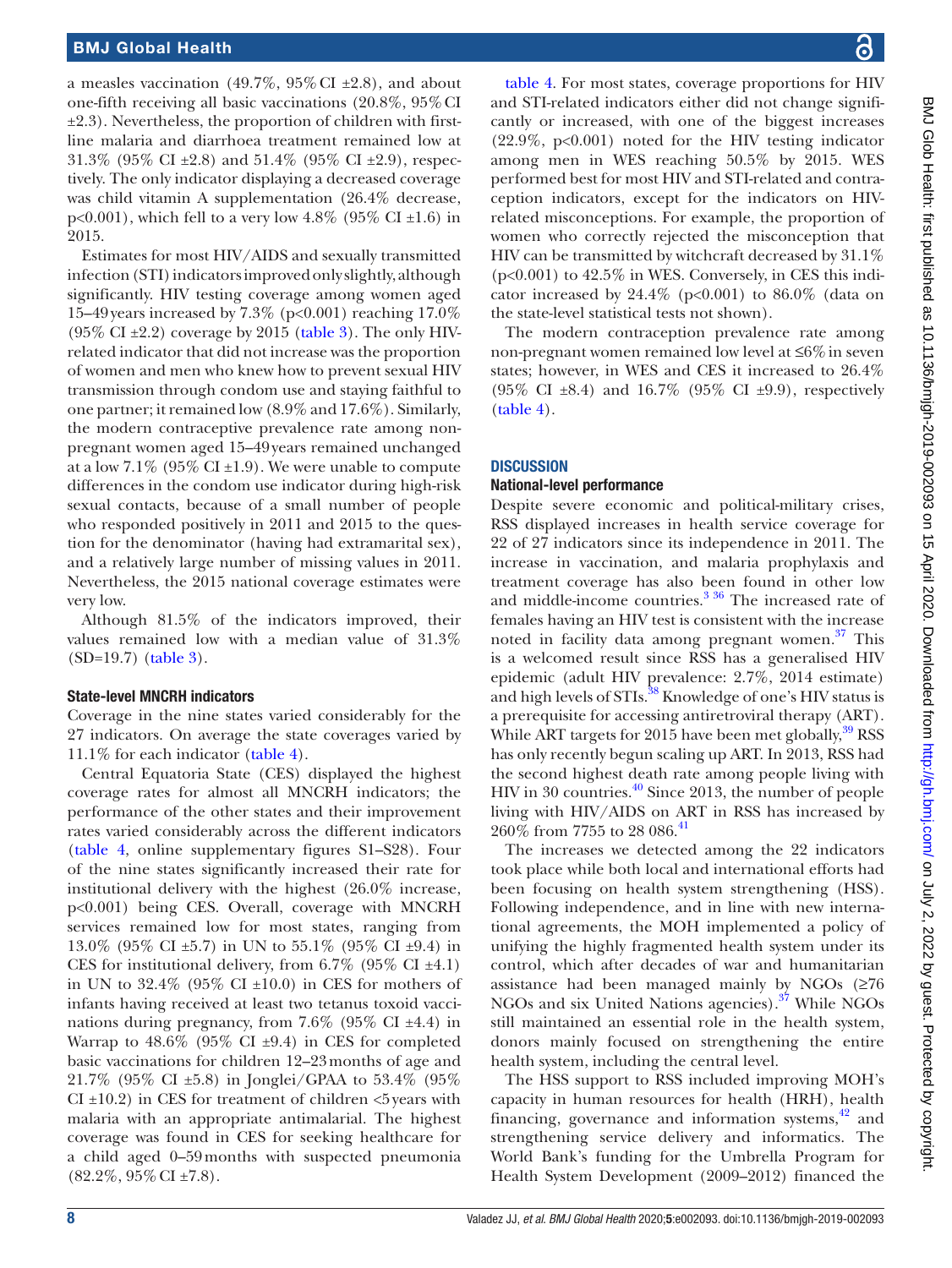| Weighted state proportions for MNCRH, HIV and STI indicators,<br>Table 4 |                    |                             |                    | South Sudan household survey,              |                     | 2015               |                     |                    |                  |
|--------------------------------------------------------------------------|--------------------|-----------------------------|--------------------|--------------------------------------------|---------------------|--------------------|---------------------|--------------------|------------------|
|                                                                          |                    | Weighted state coverage pro |                    | portions (%) and in parenthesis 95% CI (%) |                     |                    |                     |                    |                  |
| Indicator*                                                               | $\leq$             | Jonglei/GPAA                | Warrap             | <b>NBeG</b>                                | <b>WBeG</b>         | Lakes              | WES                 | CES                | EES              |
| Maternal and neonatal care                                               |                    |                             |                    |                                            |                     |                    |                     |                    |                  |
| <b>ANC 4+</b>                                                            | $21.4 (\pm 7.2)$   | $11.0 (+3.6)$               | $9.9 (\pm 5.1)$    | $27.6 (+10.7)$                             | $37.7 (\pm 9.3)$    | $18.6 (\pm 6.6)$   | 30.7 $(\pm 7.7)$    | 40.0 (±9.7)        | $19.4 (\pm 6.2)$ |
| Malaria prophylaxis                                                      | $36.0 (+8.9)$      | $29.8 (\pm 6.3)$            | $24.3 (\pm 6.4)$   | 43.1 $(\pm 12.3)$                          | $36.4 \ (\pm 10.9)$ | $33.7 (\pm 8.2)$   | $36.7 \, (\pm 8.2)$ | $42.4 (\pm 10.1)$  | $22.3 (\pm 6.4)$ |
| Tetanus prophylaxis                                                      | $6.7 (\pm 4.1)$    | $8.8 (\pm 4.1)$             | $8.0 (+5.3)$       | $12.0 (+8.3)$                              | $17.6 (\pm 9.2)$    | $8.9 (+4.9)$       | $16.6 (\pm 6.8)$    | $32.4 (\pm 10.0)$  | $9.7 (\pm 5.0)$  |
| Institutional delivery                                                   | $13.0 (+5.7)$      | $14.9 (+4.9)$               | $14.1 (\pm 6.0)$   | $25.3 (\pm 11.0)$                          | $42.6 (\pm 10.9)$   | $26.5 (\pm 7.5)$   | $37.6(\pm8.0)$      | $55.1 (+9.4)$      | $21.7 (\pm 6.2)$ |
| PNC for mother                                                           | $20.0 (+7.2)$      | $11.8 (+4.3)$               | $25.1 (\pm 7.7)$   | $36.2 (\pm 11.7)$                          | $6.2 (\pm 2.9)$     | $10.8 (\pm 5.5)$   | $37.8 (\pm 7.5)$    | $27.9 (+8.7)$      | $26.9 (+6.9)$    |
| Child immunisation                                                       |                    |                             |                    |                                            |                     |                    |                     |                    |                  |
| Measles vaccination                                                      | $46.7 (\pm 9.0)$   | $56.5 (\pm 6.4)$            | $27.7(\pm 8.3)$    | $26.6(\pm 9.3)$                            | $48.5 \ (\pm 8.8)$  | $49.4 \ (\pm 8.5)$ | 55.4 (±7.7)         | $73.1 (\pm 8.7)$   | $51.7 (\pm 7.8)$ |
| DPT3 vaccination                                                         | $25.5 (\pm 8.0)$   | $23.1 (\pm 5.8)$            | $21.0 (+7.4)$      | $19.3 \ (\pm 8.1)$                         | $51.1 (\pm 10.0)$   | $23.1 (\pm 6.9)$   | $42.8 (\pm 8.0)$    | $70.1 (\pm 8.3)$   | 39.0 $(\pm 6.8)$ |
| All basic vaccines                                                       | (4.74)             | $9.6 (\pm 4.3)$             | 7.6 $(\pm 4.4)$    | $11.3 (\pm 5.9)$                           | $(0.67)$ 1.14       | $16.4 (\pm 6.3)$   | $19.0 \ (\pm 7.0)$  | 48.6 (±9.4)        | $23.9 (+6.4)$    |
| Childcare                                                                |                    |                             |                    |                                            |                     |                    |                     |                    |                  |
| Vitamin A supplementation                                                | $5.0 (+4.6)$       | 4.6 $(\pm 4.1)$             | $0.9 (\pm 1.1)$    | $2.7 (\pm 2.6)$                            | $9.7 \ (\pm 10.1)$  | $3.2 (\pm 3.2)$    | $12.9 (\pm 8.0)$    | $3.5(\pm 5.1)$     | $8.4(\pm 6.6)$   |
| Malaria treatment                                                        | $30.9 \ (\pm 8.5)$ | $21.7 (\pm 5.8)$            | $24.8 (\pm 6.9)$   | $38.4 (\pm 11.7)$                          | $24.1 (\pm 8.9)$    | $25.8 (\pm 7.4)$   | $27.2 (\pm 7.0)$    | $53.4 (\pm 10.2)$  | $29.1 (\pm 7.2)$ |
| Diarrhoea treatment                                                      | $50.9 (+8.2)$      | 55.6 (±6.2)                 | $38.9 \ (\pm 8.1)$ | 64.6 $(\pm 10.7)$                          | $36.3 (\pm 10.1)$   | 49.7 (±8.1)        | 56.6 (±7.4)         | $60.5 (\pm 10.3)$  | 40.8 $(\pm 7.7)$ |
| Pneumonia care seeking                                                   | $57.2 (\pm 8.1)$   | 64.9 $(\pm 6.1)$            | 54.4 (±8.7)        | 59.7 (±12.4)                               | $52.0 (+10.8)$      | $72.6 (\pm 7.1)$   | $81.6 (\pm 6.1)$    | $82.2 (\pm 7.8)$   | 61.1 $(\pm 7.7)$ |
| <b>HIV</b> testing                                                       |                    |                             |                    |                                            |                     |                    |                     |                    |                  |
| HIV testing, women                                                       | $4.9 (+3.5)$       | $10.4 \ (\pm 4.3)$          | $2.8(\pm2.9)$      | $3.7 (\pm 5.6)$                            | $33.2 (\pm 7.8)$    | 6.9 $(\pm 4.3)$    | $52.2 (\pm 7.6)$    | $29.1 (+9.3)$      | $21.7 (\pm 6.6)$ |
| HIV testing, men                                                         | $9.6 (\pm 5.5)$    | $11.6 (\pm 4.5)$            | $4.6(\pm 3.8)$     | $8.1 (\pm 5.5)$                            | $18.6 (\pm 8.6)$    | $12.2 (+5.7)$      | 50.5 $(\pm 7.8)$    | $34.3 (\pm 9.8)$   | $20.0 (+6.4)$    |
| HIV-related knowledge                                                    |                    |                             |                    |                                            |                     |                    |                     |                    |                  |
| MTCT knowledge, women                                                    | $20.4 (\pm 7.2)$   | $15.0 (\pm 5.0)$            | $16.4 (\pm 6.9)$   | $20.0 (+9.8)$                              | $6.3 (\pm 6.5)$     | $18.1 (\pm 6.5)$   | $29.7 (\pm 7.0)$    | $17.9 (\pm 7.6)$   | $11.5 (\pm 5.2)$ |
| MTCT knowledge, men                                                      | 31.4 $(\pm 7.2)$   | $21.6 (\pm 5.7)$            | $24.1 (\pm 8.2)$   | $19.9 (\pm 10.4)$                          | $8.4 (\pm 10.0)$    | $23.1 (\pm 7.2)$   | $30.2 (\pm 7.1)$    | $21.5 (\pm 8.5)$   | $20.8 (\pm 6.4)$ |
| Prevention knowledge, women                                              | $13.6(\pm 6.8)$    | $10.5 (\pm 4.5)$            | $0.3 (+0.6)$       | $4.5 (\pm 6.1)$                            | $3.8 (\pm 4.0)$     | $2.1 (\pm 2.5)$    | $29.8 (\pm 6.9)$    | $11.3 (\pm 4.3)$   | 6.6 $(\pm 4.1)$  |
| Prevention knowledge, men                                                | $23.0 (+7.6)$      | $18.1 (\pm 5.4)$            | $7.9 (+5.6)$       | $12.1 (+8.8)$                              | $11.1 (\pm 7.5)$    | $18.0 (+6.9)$      | 39.2 $(\pm 7.4)$    | $23.2 (\pm 7.2)$   | $8.6 (\pm 4.2)$  |
| Misconception knowledge 1<br>(mosquito), women                           | $44.3 (\pm 8.4)$   | $31.7 (\pm 6.4)$            | $25.8(\pm 8.3)$    | $47.7 (\pm 1.9)$                           | $35.4 (\pm 7.4)$    | $21.3 (\pm 7.2)$   | $39.3 (\pm 7.9)$    | 60.1 $(\pm 9.7)$   | 39.0 $(\pm 7.4)$ |
| Misconception knowledge 1<br>(mosquito), men                             | 60.0 $(\pm 7.5)$   | 41.0 $(\pm 6.7)$            | $37.8 (\pm 9.3)$   | $40.8 (\pm 12.0)$                          | 43.7 $(\pm 7.2)$    | $34.0 (=8.4)$      | $43.4 \ (\pm 8.3)$  | $82.2 \ (\pm 6.1)$ | 48.2 $(\pm 7.4)$ |
| Misconception knowledge 2<br>(food), women                               | $45.0 (+8.5)$      | 40.7 ( $\pm$ 6.4)           | $25.1 (\pm 8.0)$   | $55.6 (\pm 11.4)$                          | 70.7 (9.0)          | $49.1 (\pm 8.6)$   | $74.9 (\pm 6.8)$    | 84.4 (±5.6)        | 64.1 (±6.4)      |
| $\mathbf{\Omega}$<br>Misconception knowledge<br>(food), men              | 58.1 (±8.3)        | $51.5 (\pm 6.7)$            | $51.2 (\pm 8.6)$   | 58.1 $(\pm 1.8)$                           | $65.4 \ (\pm 9.5)$  | $57.2 (\pm 8.4)$   | $81.5 \ (\pm 5.9)$  | $91.3 (+4.7)$      | $63.8 (\pm 6.5)$ |
| Misconception knowledge 3<br>(witchcraft), women                         | 47.0 $(\pm 8.7)$   | $51.3 (\pm 6.1)$            | $50.4 (\pm 8.8)$   | $73.1 (\pm 9.5)$                           | $73.2 (\pm 10.0)$   | 54.9 (±8.7)        | $42.5 (\pm 5.8)$    | 86.0 (±6.6)        | $62.0 (+6.6)$    |
|                                                                          |                    |                             |                    |                                            |                     |                    |                     |                    | Continued        |

<span id="page-8-0"></span>9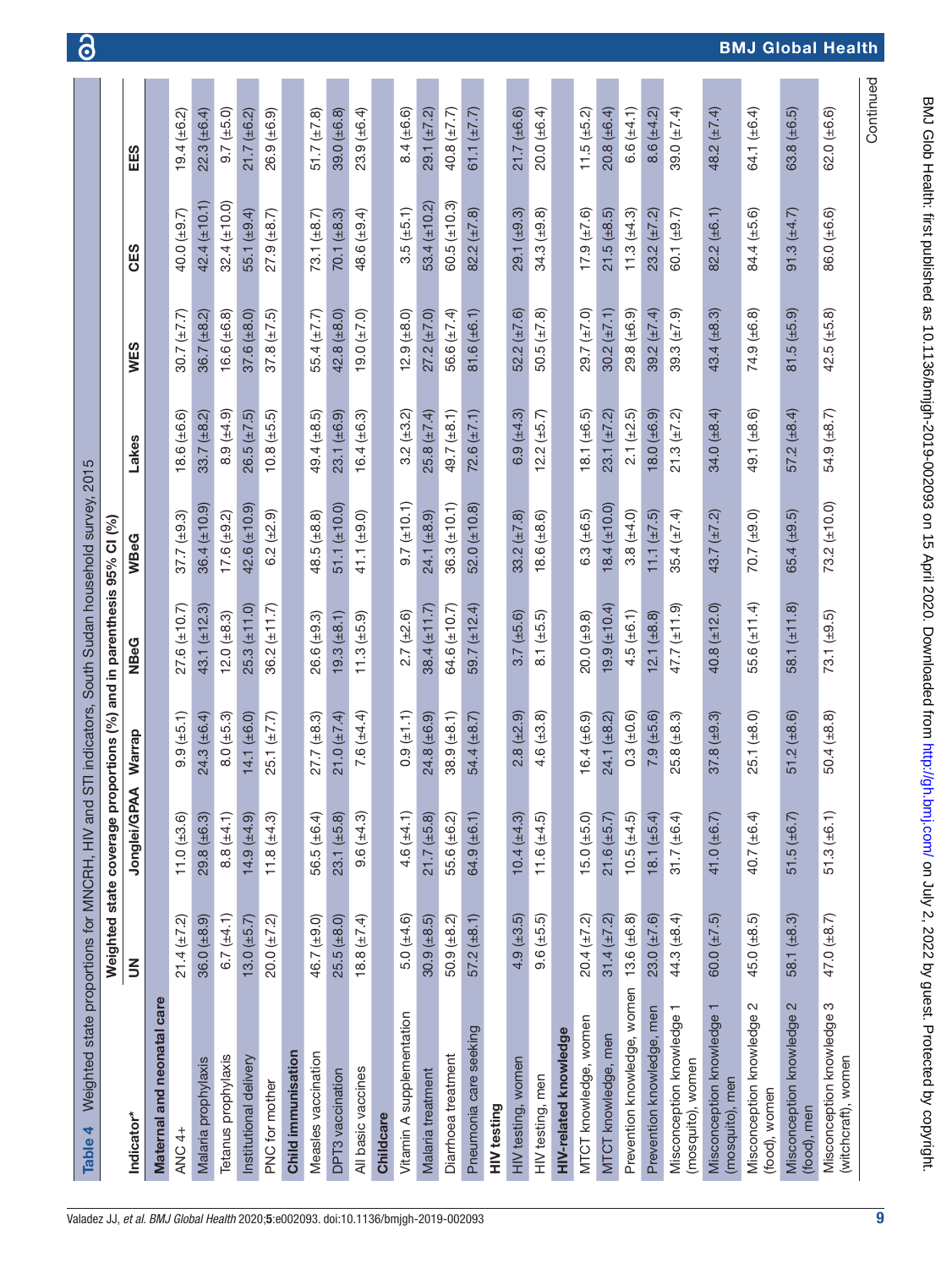$\overline{1}$ 

J.

| Table 4 Continued                                                                                                                                                                                                                                                                                                                            |                  |                                                                                                                             |                  |                  |                    |                   |                    |                  |                   |
|----------------------------------------------------------------------------------------------------------------------------------------------------------------------------------------------------------------------------------------------------------------------------------------------------------------------------------------------|------------------|-----------------------------------------------------------------------------------------------------------------------------|------------------|------------------|--------------------|-------------------|--------------------|------------------|-------------------|
|                                                                                                                                                                                                                                                                                                                                              |                  | Weighted state coverage proportions $\left({}^o\!\varphi_0\right)$ and in parenthesis 95% CI $\left({}^o\!\varphi_0\right)$ |                  |                  |                    |                   |                    |                  |                   |
| Indicator*                                                                                                                                                                                                                                                                                                                                   | $\overline{5}$   | Jonglei/GPAA                                                                                                                | Warrap           | <b>NBeG</b>      | <b>WBeG</b>        | Lakes             | WES                | CES              | EES               |
| Misconception knowledge 3<br>(witchcraft), men                                                                                                                                                                                                                                                                                               | 63.0 $(\pm 7.4)$ | 56.2 (±6.2)                                                                                                                 | $67.9 (+8.6)$    | $84.9 (\pm 7.9)$ | $81.3 \ (\pm 9.3)$ | $62.8 (\pm 8.2)$  | 49.6 (±6.1)        | $87.6(\pm 6.5)$  | 64.1 (±6.6)       |
| STI-related knowledge                                                                                                                                                                                                                                                                                                                        |                  |                                                                                                                             |                  |                  |                    |                   |                    |                  |                   |
| STI knowledge, women                                                                                                                                                                                                                                                                                                                         | $31.7 (\pm 8.0)$ | $45.4 (\pm 5.4)$                                                                                                            | 45.7 $(\pm 7.7)$ | 49.4 (±10.9)     | $38.4 (\pm 11.2)$  | $45.2(\pm 8.2)$   | $58.8 (\pm 7.5)$   | $68.9 (+9.5)$    | 40.7 ( $\pm$ 6.8) |
| STI knowledge, men                                                                                                                                                                                                                                                                                                                           | $37.8(\pm 8.3)$  | $60.4 (\pm 6.5)$                                                                                                            | $63.3 (\pm 7.5)$ | $62.9 (+9.4)$    | $46.8 (\pm 11.9)$  | 53.3 $(\pm 7.7)$  | 69.2 $(\pm 7.5)$   | $65.9 (+9.9)$    | $48.5(\pm 8.0)$   |
| HIV prevention and contraception                                                                                                                                                                                                                                                                                                             |                  |                                                                                                                             |                  |                  |                    |                   |                    |                  |                   |
| Contraception among non-<br>pregnant women                                                                                                                                                                                                                                                                                                   | $4.3 (\pm 3.5)$  | 0.4(1.6)                                                                                                                    | $1.8 (\pm 2.8)$  | $5.5(\pm 6.0)$   | $3.0 (+5.0)$       | $3.3 (\pm 3.9)$   | $26.4(\pm 8.4)$    | 16.7 (±9.9)      | $6.0 (+4.5)$      |
| Contraception among all<br>married women                                                                                                                                                                                                                                                                                                     | $2.5 (\pm 2.5)$  | $0.4 (= 0.5)$                                                                                                               | 1.6 $(\pm 2.4)$  | $5.0 (+5.5)$     | $2.3(\pm 4.5)$     | $2.7 \ (\pm 3.1)$ | $16.3 \ (\pm 7.1)$ | $12.4 (\pm 7.9)$ | 4.4(±3.8)         |
| comparison of the related questions for the construction of the depopinator (baying engaged in extrapred and pulled pulled incode a condom of last extrapred<br>We do not report state-level results for the condom use indicators, because sample sizes for this indicator were too small due to a combination of the low number of persons |                  |                                                                                                                             |                  |                  |                    |                   |                    |                  |                   |

responding affirmatively to the related questions for the construction of the denominator (having engaged in extramarital sex) and numerator (having used a condom at last extramarital responding altituding the relation of the construction of the construction of the sext and sext and to the concluding the concluding the constructions for the concluding and are concluding to the concluding and are relatio sex) and missing values. sex) and missing values.

For indicator definitions see table 1. \*For indicator definitions see [table 1](#page-3-0).

Mother to Child Transmission; NBeG, Northern Bahr el Ghazal; ORS, oral rehydration salts; PNC, postnatalcare; prev, prevention; STI, Sexually Transmitted Infection; UN, Upper Nile; w, Mother to Child Transmission; NBeG, Northern Bahr el Ghazal; ORS, oral rehydration salts; PNC, postnatalcare; prev, prevention; STI, Sexually Transmitted Infection; UN, Upper Nile; w, Administrative Area; int. ind, international indicator (including both married and unmarried women, excluding pregnant women); Jong, Jonglei; know, knowledge; m, men; MTCT, Administrative Area; int. ind, international indicator (including both married and unmarried women, excluding pregnant women); Jong, Jonglei; know, knowledge; m, men; MTCT, ACT, Artemisinin-based combination therapy; ANC, antenatal care; CES, Central Equatoria; DPT, diphtheria/pertussis/ tetanus; EES, Eastern Equatoria; GPAA, Greater Pibor ACT, Artemisinin-based combination therapy; ANC, antenatal care; CES, Central Equatoria; DPT, diphtheria/pertussis/ tetanus; EES, Eastern Equatoria; GPAA, Greater Pibor women; Warr, Warrap; WBeG, Western Bahr el Ghazal; WES, Western Equatoria. women; Warr, Warrap; WBeG, Western Bahr el Ghazal; WES, Western Equatoria.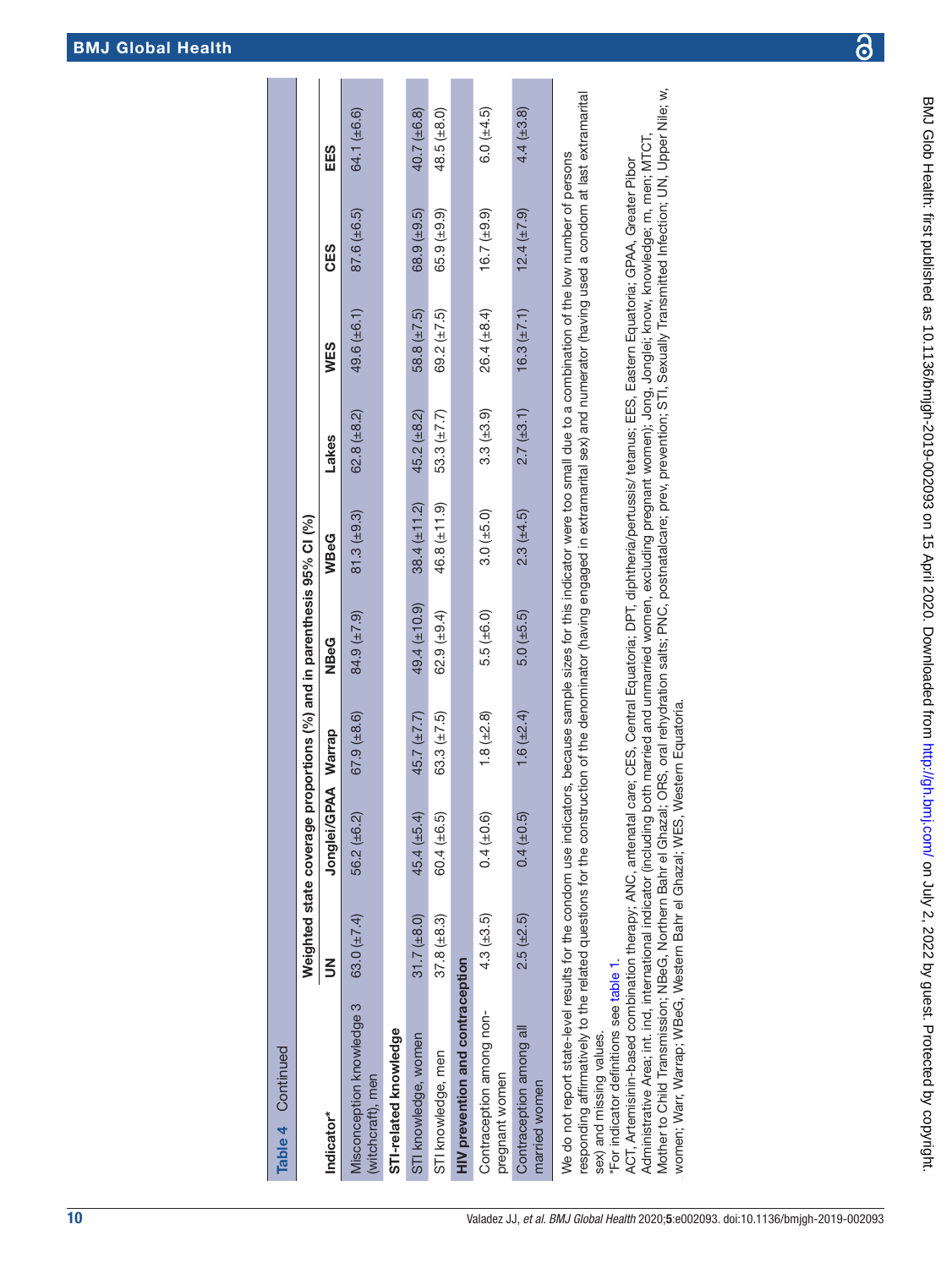improvement in delivery of the Basic Package of Health Services in four states including immunisation coverage, skilled birth attendance, use of insecticide-treated bednets, antenatal coverage, vitamin A supplementation, and tuberculosis case detection, $43$  and galvanised stakeholders around common health service coverage goals and prioritised funding for these areas. It also intended to strengthen key MOH stewardship functions such as establishment of a management team to coordinate and monitor service delivery, organising monthly coordination meetings among the United Nations and bilateral agencies, NGOs, The World Bank and other development partners. It financed additional staffing, renovation, and equipped county-level health departments. It supported review and updating of the national health sector policy, and development of a 5-year Health Sector Development Plan (HSDP). It also introduced nationally, structured supervision of health facilities using supervisory checklists, developed health management information system (HMIS) tools and provided training on their use, and financed training of MOH staff on health management, information communication technology, and monitoring and evaluation. Further support came during 2011–2017 through the Health Rapid Results Project. $44-46$  Further progress concerned health financing where health worker's salaries were harmonised and payrolls were screened to remove so-called 'ghost workers' who received salaries without working in the system. Although leadership and governance reportedly improved at the county level, trust between the government and international community had broken down due to political and ethnic tensions with open discrimination observed in the health sector. $42\frac{47}{17}$ 

The human resource shortage in RSS continues to be dire with recent data showing the health system having <2 doctors and <20 nurses/midwives per 100000 population compared with WHO's recommended 230 doctors, nurses/midwives per 100000 population.<sup>48 49</sup> The MOH has attempted to strengthen HRH since 2012, by introducing task shifting, and prioritising front-line health workers for skills development.<sup>50 51</sup> The MOH has also tried to increase public health workers' salaries through an 'Infection Allowance' to be paid if county health departments implemented the Human Resources Information System. $52$  Despite these efforts, the shortage of skilled health workers is still one of the biggest health sector challenges in RSS.<sup>42</sup> The MOH also introduced a routine HMIS,<sup>42 53</sup> and periodic LQAS household and health facility assessments to improve state and national health system management, to track health service delivery progress and to inform policy and action. $42$ These efforts were supported by The World Bank and bilateral funding; improvements would not have been feasible without their partnership.

The development assistance for RSS before 2015, and health system improvements may have contributed to the positive trends we observed. For example, the increased use of institutional delivery, also reported by a qualitative study,  $54$  is associated with a 62% increase in

the number of health facilities newly constructed from 1080 in 2011 to 1747 in 2016.[22 55](#page-13-9) In 2011/2012, international donors agreed with the MOH on a new harmonised donor funding mechanism with three main donor programmes (The World Bank, US Agency for International Development (USAID) and Department for International Development (DFID)) supporting HSS and health service delivery in their assigned states. In addition to The World Bank's Umbrella Program for Health System Strengthening, five donors (Australia, Canada, the European Union, Sweden and the UK) provided funding through the Health Pooled Fund (HPF). HPF, which was managed by DFID, worked in six states on strengthening maternal, newborn and children health services during phase I  $(2012-2016)$ .<sup>[56 57](#page-13-29)</sup> USAID had a similar programme targeting two states.<sup>47</sup> These three donor programmes, with specific lead implementing partners assigned to each county, were commissioned to support the transition from an NGO-led to a government-led health service. Together they were to develop a county-based healthcare model. However, progress has been hampered by continued economic and politicalmilitary shocks. USAID and the two states they support joined HPF for phase II (2016–2018). HPF continues to support South Sudan through its phase III programme  $(2018-2023).$ <sup>[57](#page-14-0)</sup>

Performance remained very low overall, much lower than global and regional averages and failed to meet HSDP targets with only one indicator (institutional delivery: 27%) achieving the 2015 HSDP target of 25%, a rate well below the 44% average reported for least developed countries[.50 58 59](#page-13-26) The stagnation in ANC but improvements in measles vaccination coverage were corroborated by health facility assessments in RSS.<sup>[22 60](#page-13-9)</sup> Nevertheless, RSS coverage is much lower than global and regional averages<sup>6</sup> and failed to meet HSDP targets.<sup>50</sup> ANC4+ was consequently stagnant as well remaining unchanged from  $2010^{18}$ ; this deficiency was associated with geographic region, polygamy status, maternal literacy and knowledge of maternal danger signs. In 2014, UNICEF observed a decline in vitamin A supplementation, which rendered children more vulnerable to diarrhoea and measles especially in areas most affected by food scarcity. $61-64$  Severe drug shortages linked to the termination of the Emergency Medicines Fund (EMF) in July 2015 and disruption in drug delivery, intensified the poor outcomes.<sup>23 65</sup> 66 These events further indicate that the conditions and circumstances in which children and their mothers live play a role in understanding their morbidity and mortality.[19](#page-13-8)

The low levels of service coverage also reflect South Sudan's fragility which after 20years of war had minimal infrastructure.<sup>50</sup> Additional improvements are crucial given that armed conflict and environmental conditions in RSS favour outbreaks of measles, malaria and other infectious diseases.<sup>67</sup> The recently launched Boma Health Initiative  $(BHI)$ ,<sup>43</sup> a community-oriented health system initiative that seeks to improve access to health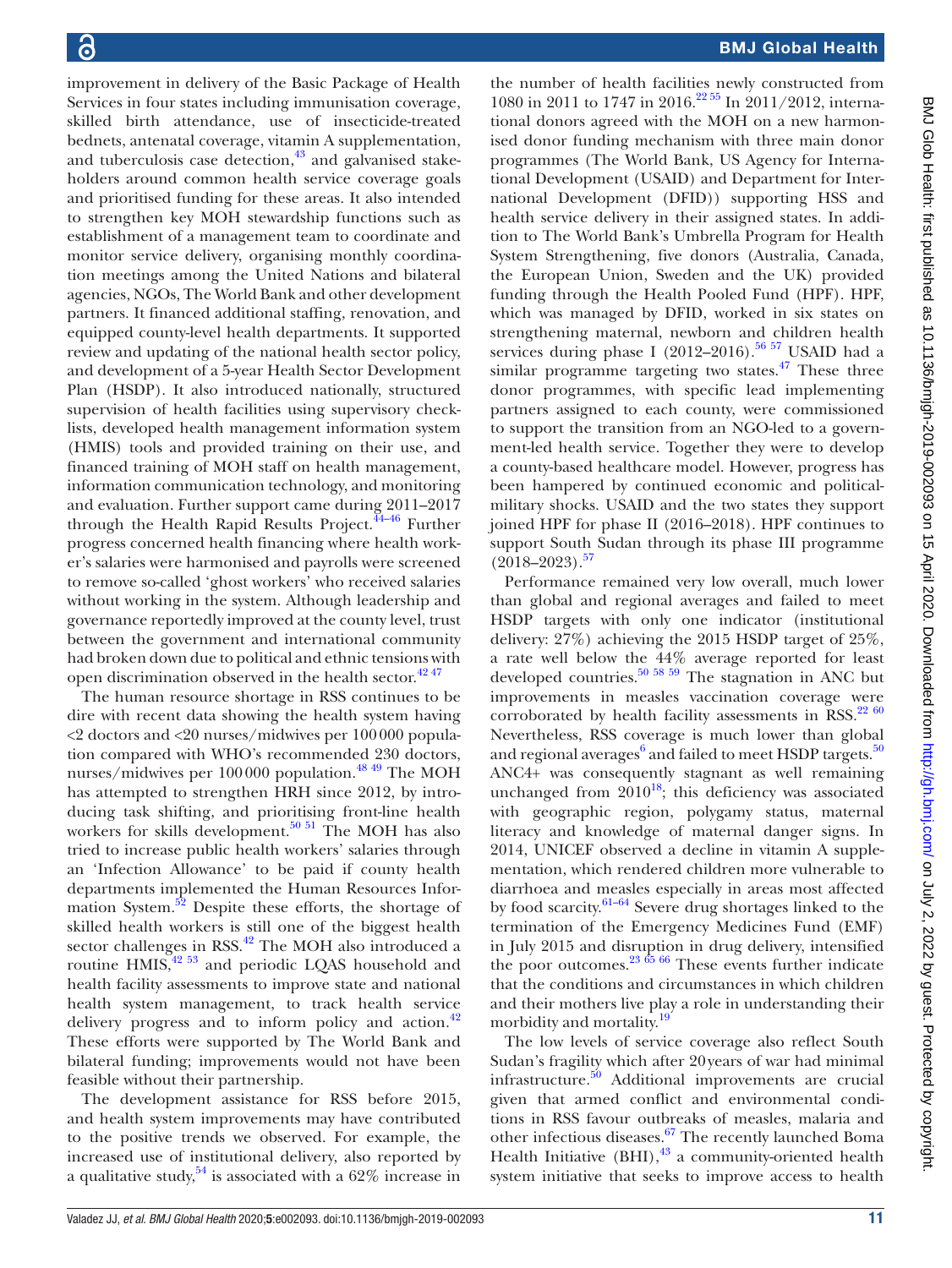promotion and disease prevention services at community level, is a step in this direction.<sup>[48 68](#page-13-25)</sup> BHI organises health workers from the local community into health teams to provide primary healthcare services and is expected to further increase the access of people to the health system. $69\%$  However, the success of the BHI depends on improved security of health workers and their communities, and stronger support systems for the decentralised health service delivery. It is also crucial that the MOH coordinates with international donors to ensure uninterrupted funding for medicines and health supplies, and to improve the management of drugs and supply chain logistics. $71\frac{72}{2}$ 

### State-level performance

Progress was variable across the nine states. CES, where the capital city, Juba, is located, displayed the best performance for most indicators. While discussion of the variation of all indicators and states exceeds the scope of this paper, we present three examples below to highlight the importance of different socioeconomic, political, environmental and cultural factors for the interpretation of state-level results.

UN, in the north-east, is one of RSS's three oil-producing states and has the country's lowest poverty prevalence (26%) and highest literacy rate among 15–24year-olds (65%) in 2009. However, from 2011 to 2015 it also had the most armed conflict events in  $RSS^{73}$  including targeted attacks on health facilities. $66$  The conflict events may explain why, in contrast to national results, the institutional delivery rate did not increase in UN, and was the lowest in RSS (13%, national range: 13%–55%) in 2015. The true coverage might be even lower, because armed conflict prevented us from accessing four of UN's 13 counties, including Malakal, which had been RSS's second largest city. Large parts of the city are now destroyed or looted, including the teaching hospital, one of only four in the country.<sup>74</sup> Despite the 2015 peace agreement, UN remained in a state of emergency with increased ethnic tensions, partly due to controversial plans to divide RSS's 10 states into 28 new states[.75](#page-14-8)

The NBeG State in the north-west had RSS's highest poverty prevalence  $(76\%)$  in 2009,<sup>76</sup> and the lowest female literacy (≤5%) in 2015. NBeG also had relatively few armed conflict events between 2011 and  $2015<sup>73</sup>$  possibly accounting for its increased rates of institutional delivery, malaria prophylaxis during pregnancy, malaria and diarrhoea treatments, and other indicators, corroborating positive trends observed by donors in  $2014<sup>56</sup>$  However, we found that the measles and diphtheria/pertussis/ tetanus (DPT3) vaccination coverage had not increased in NBeG since 2011 and remained the lowest (measles: 27%, DPT3: 19%) in the country in 2015. Annual routine facility data from NBeG recorded a renewed positive trend after a steep decrease in vaccination rates during  $2012<sup>77</sup>$  $2012<sup>77</sup>$  $2012<sup>77</sup>$  It is possible that some health services are sensitive to contextual factors, displaying higher rates in some years and returning to lower levels at other points in time.

WES in the south-west had RSS's third lowest poverty prevalence in  $2009^{76}$  and the fewest conflict events between 2011 and  $2015$ ,  $73$  but RSS's highest HIV prevalence (6.8% in 2012). In our study, WES exhibited the highest rate for HIV testing and several other HIV and STI-related indicators, but surprisingly and conversely to the national trend deteriorated substantially for knowledge of HIV-related misconceptions, especially relating to witchcraft. Cultural beliefs in witchcraft are common among the Azande people living in WES; for many Azande the acceptance of messages about sexual HIV transmission does not necessarily contradict witchcraft lore.[78](#page-14-11)

Our results show that national results often mask subnational inequities on state or lower levels. They underscore the importance of using methods that measure subnational variation and avoid the ecological fallacy that all subnational regions perform at the national mean.<sup>[79](#page-14-12)</sup> We have not reported county-level LQAS classification results for reasons of space and to maintain a state-level analysis. Although county-level results are a strength of the LQAS method, and allow equity-sensitive tracking of progress,  $^{23}$  $^{23}$  $^{23}$ we chose a state-level analysis to maintain a higher level health system focus for this research. LQAS typically uses relatively small sample sizes and is administered locally mostly by public sector or NGO health workers, which enabled us to conduct a national survey under very challenging circumstances that impeded implementation of other national surveys, such as the MICS. Further, social desirability and recall bias might have led to over-reporting or under-reporting of some coverage indicators, which is a common limitation for surveys that assess self-reported behavioural data. Our results may not reflect the situation in internally displaced population camps, which can be assessed by separate LQAS studies, as shown elsewhere.<sup>[80](#page-14-13)</sup>

Other organisational factors also play a role. Part of the subnational variation might be explained by the differing performance of implementing organisations and the varying types of private and public providers, which may vary for some of the indicators.  $81\frac{82}{2}$  However, comparing the quality of different provider types is a complex study and context dependent, and exceeds the scope of our study. Also, the political situation in South Sudan is volatile, and geographical areas of conflict can shift rapidly which may lead to changes in future subnational results.<sup>[83](#page-14-15)</sup> Our national-level results may also not be easily generalised to other conflict-affected countries, as the political environment and nature of civil war can be extremely complex and context dependent.<sup>[84](#page-14-16)</sup>

Despite these limitations, our results demonstrate progress in HSS in a country with protracted conflict. This conclusion contradicts the common notion that 'war is development in reverse'.<sup>4</sup> Our findings coincide with a recent report that under-five mortality rates declined during the majority of wars fought between 1970 and  $2008$ .<sup>85</sup> While we do not measure mortality, we do measure the improved health services associated with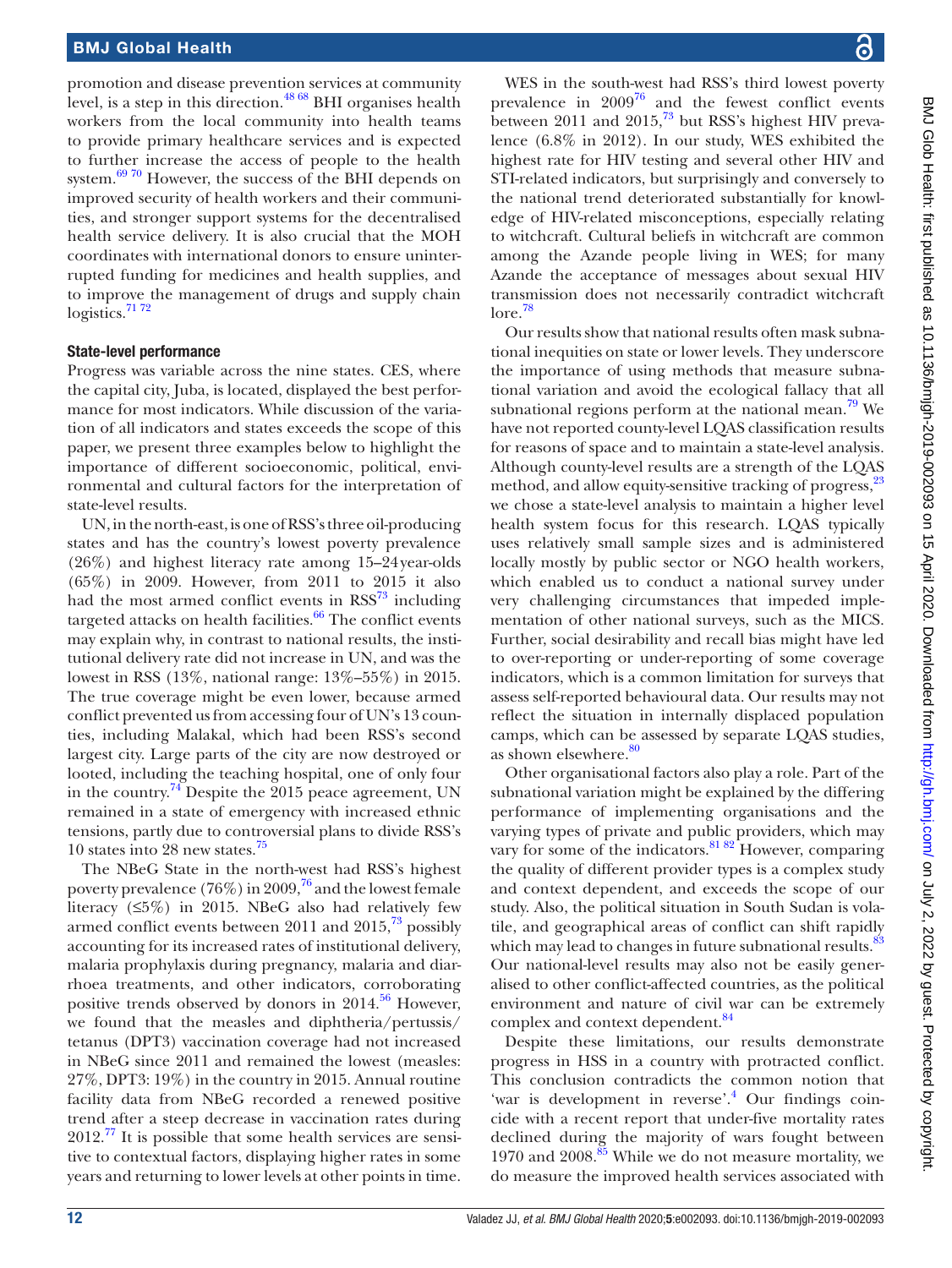such declines. The public health policies made during peacetime South Sudan and international donor support created a momentum for improving infrastructure during wartime. Even though much support to RSS has been humanitarian aid, broader HSS has been evident. In Afghanistan, for example, the substantial increase in international humanitarian and development aid after the overthrow of the Taliban in 2001 allowed progress in education and MNCRH despite ongoing conflict. $86\frac{87}{100}$ South Sudan may display a similar pattern.

National surveys using the decentralised approach presented here provided valuable information for county, state and central-level health system managers to identify priority health interventions needing improvement. Managers valued it at each level of the health system because the data aided them to know the condition of their own programmes, rather than only the average value of an indicator at a national or regional level. Previous research has shown that the values of an indi-cator can vary substantially within a region.<sup>[79](#page-14-12)</sup> While these data are valued in the health system, the frequency with which they are collected is context specific. Although some countries are carrying out these surveys semiannu-ally,<sup>88</sup> others do so annually or biennially.<sup>[89](#page-14-20)</sup> Fragile countries experiencing conflict may have longer intervals due the higher costs and logistical challenges of carrying out a national survey in a humanitarian setting.

#### **CONCLUSIONS**

Our results documented moderate improvement in several key indicators: institutional delivery, immunisations, malaria prophylaxis during pregnancy, malaria and diarrhoea treatment, and HIV testing. They demonstrated that a health system can strengthen during a protracted conflict. However, in 2015, the baseline year for the SDGs, RSS was still far from achieving national and international targets for these and other services. Since 2015, the instability in RSS has persisted due to domestic political-military conflict. Without continued international support, health system improvement could be threatened and health service delivery would deteriorate, as seen with the widespread stock-outs of essential medicines after the termination of the EMF. [56 65](#page-13-29) Donors need to carefully coordinate development aid for HSS with parallel humanitarian aid so they are mutually supportive. $42\frac{90}{90}$  The collective concerted efforts of international and national stakeholders are required so that the measurable gains in South Sudan are not threatened and the world's newest and most fragile country is supported on its ambitious path towards sustainable development.

Twitter Sima Berendes [@BerendesSima](https://twitter.com/BerendesSima) and Jackline Odhiambo [@BerendesSima](https://twitter.com/BerendesSima)

Acknowledgements The authors gratefully acknowledge Dr Simon Gould who managed the field activities for LSTM during 2010–2015, Robert Anguyo Onzima who has been essential in training and troubleshooting for the fieldwork, Dr Carmen Camino for her continual advice and diplomacy and Dr Susan Milner for database management and analysis of the 2011 data. The authors are also grateful

to the South Sudan National Bureau of Statistics; the state Ministries of Health; the state and county health departments; the database managers and data entry clerks; and the data collection teams from each state. For the 2015 data collection effort the authors acknowledge the enormous efforts of several NGOs in the following counties: Ulang in Upper Nile State; and Akobo, Ayod, Uror, Fangak, Nyirol and Pigi in Jonglei State. The authors thank the excellent team supervisors from the state Ministries of Health and local organisations: John Mading, Gabriel Deng, John Akol, Moses Mila, Ram Bisti, John Baptist Abakar, Thereza Lindiyo, Elijah Bol Alier, Alier Akuei Paul, Chol John Wantok, Adwok Chol Awur, Zechreya Micheal, Susan Ayen and Dr Kukwaj Nyawello. The authors are also grateful to Adwok Chol Awur for providing census tract information for the survey, Edward Kola Oladele for supporting the data entry during 2011, Duku Ivan Logworong Dumba and Morobe Geofrey Duku Biso for assisting with data analysis and Sara Drajoru and Jacqueline Gumbo for administering and managing logistics. The authors also thank Victor Misaka, and all other members of Ministry of Health staff who provided assistance throughout this work. Last, but not least, the authors thank all the study respondents and communities.

Contributors JJV, RL: conception of the research. JJV, RL, WV, BD: acquisition of data. JJV, CJ, SB: analysis. JJV, SB, BD, JO, RL: interpretation of data. JJV, SB, JO: drafting the paper. All authors were involved in critical revision of the content, approval of the final manuscript and were accountable for all aspects of the work.

Funding This study was funded by the Ministry of Health of the government of South Sudan through the financial support of The World Bank.

Competing interests None declared.

Patient and public involvement Patients and/or the public were not involved in the design, or conduct, or reporting, or dissemination plans of this research.

Patient consent for publication Not required.

Ethics approval The ethical committees of the MOH for the Republic of South Sudan and the authors' home institution approved the protocol, study instruments and consent procedures. We obtained oral rather than written informed consent from all respondents, because of the high illiteracy rate.

Provenance and peer review Not commissioned; externally peer reviewed.

Data availability statement Data are available upon request. With permission from the Ministry of Health of the Republic of South Sudan, LSTM will then make an anonymised version of the two data sets available on the LSTM's Online Research Archives available at <https://archive.lstmed.ac.uk/>under a creative commons licence.

Open access This is an open access article distributed in accordance with the Creative Commons Attribution Non Commercial (CC BY-NC 4.0) license, which permits others to distribute, remix, adapt, build upon this work non-commercially, and license their derivative works on different terms, provided the original work is properly cited, appropriate credit is given, any changes made indicated, and the use is non-commercial. See:<http://creativecommons.org/licenses/by-nc/4.0/>.

#### ORCID iDs

Joseph James Valadez<http://orcid.org/0000-0002-6575-6592> Sima Berendes <http://orcid.org/0000-0001-7000-868X>

#### **REFERENCES**

- <span id="page-12-0"></span>1 The World Bank. *Conflict and fragility Washington DC: international development association*. The World Bank, 2018.
- <span id="page-12-1"></span>2 Woodward A, Sondorp E, Witter S, *et al*. Health systems research in fragile and conflict-affected states: a research agenda-setting exercise. *[Health Res Policy Syst](http://dx.doi.org/10.1186/s12961-016-0124-1)* 2016;14:51.
- <span id="page-12-2"></span>3 Countdown to 2015. *A decade of tracking progress for maternal, newborn and child survival: the 2015 report*. Geneva: World Health Organizatin and UNICEF, 2015. [http://www.countdown2015mnch.](http://www.countdown2015mnch.org/documents/2015Report/Countdown_to_2015_final_report.pdf.) [org/documents/2015Report/Countdown\\_to\\_2015\\_final\\_report.pdf.](http://www.countdown2015mnch.org/documents/2015Report/Countdown_to_2015_final_report.pdf.)
- <span id="page-12-3"></span>4 Collier P. *Development and conflict*. Oxford: Centre for the Study of African Economies, Department of Economics, Oxford University, 2004. [http://www.un.org/esa/documents/Development.and.](http://www.un.org/esa/documents/Development.and.Conflict2.pdf) [Conflict2.pdf](http://www.un.org/esa/documents/Development.and.Conflict2.pdf)
- 5 Office of Economic Co-operation and Development. *States of fragility 2015: meeting post 2015 Ambitions*. Paris: Office of Economic Co-operation and Development, 2015. [http://www.oecd.](http://www.oecd.org/dac/states-of-fragility-2015-9789264227699-en.htm) [org/dac/states-of-fragility-2015-9789264227699-en.htm](http://www.oecd.org/dac/states-of-fragility-2015-9789264227699-en.htm)
- <span id="page-12-4"></span>6 United Nations. *The millennium development goals report 2015*. New York, United Nations, 2015.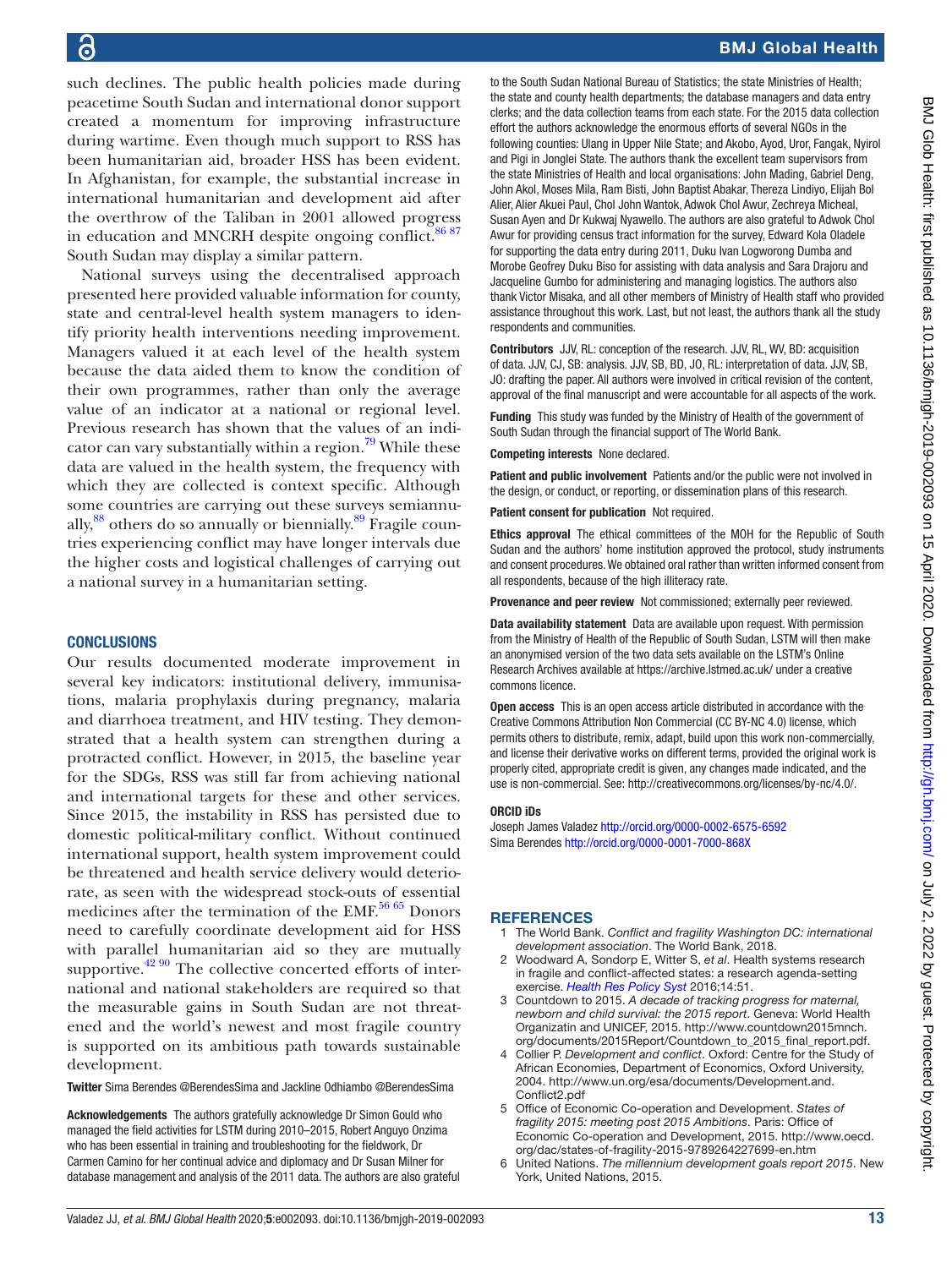- <span id="page-13-0"></span>7 Ministry of Health. Health sector development plan 2011-2015. In: *Transforming the health system for improved services and better coverage*. Juba: Ministry of Health, Government of South Sudan, 2011.
- 8 United Nations. *Indicators for monitoring the Millenium Development Goals indicators - definitions, rationale, concepts and sources: Official list of MDG indicators New York*. United Nations, 2012. <http://mdgs.un.org/unsd/mi/wiki/MainPage.ashx2014>
- <span id="page-13-1"></span>9 G7+. *New deal case study: donor efforts to strengthen service delivery by the government of the Republic of South Sudan*. Dili, Timor-Leste: G7+, 2016. [http://www.g7plus.org/sites/default/files/](http://www.g7plus.org/sites/default/files/basic-page-downloads/New_Deal_Innovations_-_Case_Study_3_-_3.pdf) [basic-page-downloads/New\\_Deal\\_Innovations\\_-\\_Case\\_Study\\_3\\_-\\_](http://www.g7plus.org/sites/default/files/basic-page-downloads/New_Deal_Innovations_-_Case_Study_3_-_3.pdf) [3.pdf](http://www.g7plus.org/sites/default/files/basic-page-downloads/New_Deal_Innovations_-_Case_Study_3_-_3.pdf)
- 10 Haas S, Hatt L, Leegwater A, *et al*. *Indicators for measuring universal health coverage: a five-country analysis*. Bethesda: MD: Health Systems 20/20 project, 2012.
- 11 Wani H. Why Did the New Deal Compact in South Sudan Fail to get Signed? In: *Great insights. Peacebuild*. Maastricht, The Netherlands: European Centre for Development Policy Management, 2014.
- <span id="page-13-2"></span>12 The World Bank. *Economic overview Washington: the World Bank Group*. South Sudan, 2016. [http://www.worldbank.org/en/country/](http://www.worldbank.org/en/country/southsudan/overview2016) [southsudan/overview2016](http://www.worldbank.org/en/country/southsudan/overview2016)
- 13 BBC. *News Africa- South Sudan Profile: Timeline a chronology of key events London: BBC*, 2016. [http://www.bbc.co.uk/news/world](http://www.bbc.co.uk/news/world-africa-140192022016])[africa-140192022016\]](http://www.bbc.co.uk/news/world-africa-140192022016])
- <span id="page-13-3"></span>14 UNOCHA. *Humanitarian needs overview 2017: South Sudan*. New York: United Nations Office for the Coordination of Humanitarian Affairs, 2016. [https://docs.unocha.org/sites/dms/SouthSudan/2017\\_](https://docs.unocha.org/sites/dms/SouthSudan/2017_SouthSudan/South_Sudan_2017_Humanitarian_Needs_Overview.pdf) [SouthSudan/South\\_Sudan\\_2017\\_Humanitarian\\_Needs\\_Overview.](https://docs.unocha.org/sites/dms/SouthSudan/2017_SouthSudan/South_Sudan_2017_Humanitarian_Needs_Overview.pdf) [pdf](https://docs.unocha.org/sites/dms/SouthSudan/2017_SouthSudan/South_Sudan_2017_Humanitarian_Needs_Overview.pdf)
- <span id="page-13-4"></span>15 World Health Organization. Humanitarian Health Action - WHO Grade 3 and Grade 2 emergencies Geneva, Switzerland: World Health Organization (WHO, 2016. Available: [https://www.who.int/](https://www.who.int/emergencies/crises/en/) [emergencies/crises/en/](https://www.who.int/emergencies/crises/en/)
- <span id="page-13-5"></span>16 Fund For Peace. Fragile states index 2018 Washington: the fund for peace (FFP), 2018. Available: [http://fsi.fundforpeace.org/rankings-](http://fsi.fundforpeace.org/rankings-20152019)[20152019](http://fsi.fundforpeace.org/rankings-20152019)
- <span id="page-13-6"></span>17 Ministry of Health. *South Sudan household survey 2010, final report*. Juba, South Sudan: National Bureau of Statistics, Ministry of Health., 2013.
- <span id="page-13-7"></span>18 Mugo N, Zwi AB, Botfield JR, *et al*. Maternal and child health in South Sudan: priorities for the post-2015 agenda. *SAGE Open* 2015:1–14.
- <span id="page-13-8"></span>19 Mugo NS, Agho KE, Zwi AB, *et al*. Determinants of neonatal, infant and under-five mortality in a war-affected country: analysis of the 2010 household health survey in South Sudan. *[BMJ Glob Health](http://dx.doi.org/10.1136/bmjgh-2017-000510)* 2018;3:e000510.
- 20 Mugo NS, Agho KE, Zwi AB, *et al*. Factors associated with different types of birth attendants for home deliveries: an analysis of the cross-sectional 2010 South Sudan household survey. *[Glob Health](http://dx.doi.org/10.3402/gha.v9.29693)  [Action](http://dx.doi.org/10.3402/gha.v9.29693)* 2016;9:29693.
- 21 Mugo NS, Dibley MJ, Agho KE. Prevalence and risk factors for non-use of antenatal care visits: analysis of the 2010 South Sudan household survey. *[BMC Pregnancy Childbirth](http://dx.doi.org/10.1186/s12884-015-0491-6)* 2015;15:68.
- <span id="page-13-9"></span>22 Berendes S, Lako RL, Whitson D, *et al*. Assessing the quality of care in a new nation: South Sudan's first National health facility assessment. *[Trop Med Int Health](http://dx.doi.org/10.1111/tmi.12363)* 2014;19:1237–48.
- <span id="page-13-11"></span>23 Valadez JJ, Berendes S, Lako R, *et al*. Finding the gap: revealing local disparities in coverage of maternal, newborn and child health services in South Sudan using lot quality assurance sampling. *[Trop](http://dx.doi.org/10.1111/tmi.12613)  [Med Int Health](http://dx.doi.org/10.1111/tmi.12613)* 2015;20:1711–21.
- <span id="page-13-10"></span>24 Robertson SE, Valadez JJ. Global review of health care surveys using lot quality assurance sampling (LQAS), 1984-2004. *[Soc Sci](http://dx.doi.org/10.1016/j.socscimed.2006.04.011)  [Med](http://dx.doi.org/10.1016/j.socscimed.2006.04.011)* 2006;63:1648–60.
- <span id="page-13-12"></span>25 Valadez JJ. *Assessing child survival programs in developing countries: testing lot quality assurance sampling*. Cambridge: Harvard University Press, 1991.
- <span id="page-13-13"></span>26 Valadez JJ, Weiss W, Leburg C, *et al*. Assessing Community Health Programs: A Trainer's Guide. In: *Using LQAS for baseline surveys and regular monitoring. second*. St Albans
- 27 Valadez JJ, Weiss W, Leburg C, *et al*. Assessing Community Health Programs: A Participant's Manual. In: *Using LQAS for baseline surveys and regular monitoring. second*. St Albans
- <span id="page-13-14"></span>28 Davis RH, Valadez JJ. Improving the collection of knowledge, attitude and practice data with community surveys: a comparison of two second-stage sampling methods. *[Health Policy Plan](http://dx.doi.org/10.1093/heapol/czt088)* 2014;29:1054–60.
- 29 Turner HC, Bettis AA, Chu BK, *et al*. Investment success in public health: an analysis of the cost-effectiveness and cost-benefit of the global programme to eliminate lymphatic filariasis. *[Clin Infect Dis](http://dx.doi.org/10.1093/cid/ciw835)* 2017;64:728–35.
- 30 CORE Group. *Lot quality assurance sampling (LQAS): protocol for parallel sampling*. Washington D.C, 2008. [http://www.coregroup.org/](http://www.coregroup.org/storage/documents/Workingpapers/LQAS_Protocol_for_Parallel_Sampling.pdf) [storage/documents/Workingpapers/LQAS\\_Protocol\\_for\\_Parallel\\_](http://www.coregroup.org/storage/documents/Workingpapers/LQAS_Protocol_for_Parallel_Sampling.pdf) [Sampling.pdf](http://www.coregroup.org/storage/documents/Workingpapers/LQAS_Protocol_for_Parallel_Sampling.pdf)
- <span id="page-13-15"></span>31 Countdown to 2015. *Countdown to 2015 decade report (2000– 2010): taking stock of maternal, newborn and child survival, Annex B - Definitions of Countdown indicators*. Geneva: World Health Organization and UNICEF, 2010.
- 32 FHI, IMPACT. *Behavioral Surveillance Surveys (BSS)- Guidelines for repeated behavioral surveys in populations at risk of HIV*. Arlington, 2000. [http://www.who.int/hiv/strategic/en/bss\\_fhi2000.pdf](http://www.who.int/hiv/strategic/en/bss_fhi2000.pdf)
- 33 UNAIDS, WHO. Global AIDS response progress reporting 2015 Geneva: joint United Nations Programme on HIV/AIDS (UNAIDS) and World Health Organization (WHO), 2015. Available: [http://](http://www.unaids.org/sites/default/files/media_asset/JC2702_GARPR2015guidelines_en.pdf) [www.unaids.org/sites/default/files/media\\_asset/JC2702\\_](http://www.unaids.org/sites/default/files/media_asset/JC2702_GARPR2015guidelines_en.pdf) [GARPR2015guidelines\\_en.pdf](http://www.unaids.org/sites/default/files/media_asset/JC2702_GARPR2015guidelines_en.pdf)
- 34 USAID, UNAIDS, UNICEF. Measure DHS online tools, HIV/AIDS survey indicator database: program areas and indicators the DHS Program Project, 2015. Available: [http://hivdata.measuredhs.com/](http://hivdata.measuredhs.com/ind_tbl.cfm) [ind\\_tbl.cfm](http://hivdata.measuredhs.com/ind_tbl.cfm)
- <span id="page-13-16"></span>35 Olives C, Valadez JJ, Pagano M. Estimation after classification using lot quality assurance sampling: corrections for curtailed sampling with application to evaluating polio vaccination campaigns. *[Trop](http://dx.doi.org/10.1111/tmi.12247)  [Med Int Health](http://dx.doi.org/10.1111/tmi.12247)* 2014;19:321–30.
- 36 Korenromp EL, Hosseini M, Newman RD, *et al*. Progress towards malaria control targets in relation to national malaria programme funding. *[Malar J](http://dx.doi.org/10.1186/1475-2875-12-18)* 2013;12:18.
- <span id="page-13-17"></span>37 South Sudan AIDS Commission, Ministry of Health. *2015 progress reports submitted by countries: Republic of South Sudan*. Geneva: UNAIDS, 2015. [http://www.unaids.org/sites/default/files/country/](http://www.unaids.org/sites/default/files/country/documents/SSD_narrative_report_2015.pdf) [documents/SSD\\_narrative\\_report\\_2015.pdf](http://www.unaids.org/sites/default/files/country/documents/SSD_narrative_report_2015.pdf)
- <span id="page-13-18"></span>38 Emmanuel SK, Lado M, Amwayi S, *et al*. Syphilis among pregnant women in Juba, southern Sudan. *[East Afr Med J](http://dx.doi.org/10.4314/eamj.v87i5.63073)* 2010;87:192–8.
- <span id="page-13-19"></span>39 UNAIDS. *How AIDS changed everything- MDG6: 15 years, 15 lessons of hope from the AIDS response*. Geneva: HIV/AIDS JUNPo, UNAIDS, 2015. [http://www.unaids.org/en/resources/documents/](http://www.unaids.org/en/resources/documents/2015/MDG6_15years-15lessonsfromtheAIDSresponse) [2015/MDG6\\_15years-15lessonsfromtheAIDSresponse](http://www.unaids.org/en/resources/documents/2015/MDG6_15years-15lessonsfromtheAIDSresponse)
- <span id="page-13-20"></span>40 Granich R, Gupta S, Hersh B, *et al*. Trends in AIDS deaths, new infections and art coverage in the top 30 countries with the highest AIDS mortality burden; 1990-2013. *[PLoS One](http://dx.doi.org/10.1371/journal.pone.0131353)* 2015;10:e0131353.
- <span id="page-13-21"></span>41 Jervase A, Tahir H, Modi JK, *et al*. HIV/AIDS in South Sudan past, present, and future: a model of resilience in a challenging context. *[J](http://dx.doi.org/10.21037/jphe.2018.12.02)  [Public Health Emerg](http://dx.doi.org/10.21037/jphe.2018.12.02)* 2018;2:31.
- <span id="page-13-22"></span>42 Jones A, Howard N, Legido-Quigley H. Feasibility of health systems strengthening in South Sudan: a qualitative study of international practitioner perspectives. *[BMJ Open](http://dx.doi.org/10.1136/bmjopen-2015-009296)* 2015;5:e009296.
- <span id="page-13-23"></span>43 Ministry of Health. *National health sector strategic plan 2017-2022*. Juba: Republic of South Sudan, 2018.
- <span id="page-13-24"></span>44 The World Bank. *Rapid Results Health Project*. 107. Washington DC: The World Bank, 2012.
- 45 The World Bank. *Proposed project restructuring of the rapid results health project*. 107. Washington DC: The World Bank, 2012.
- 46 The World Bank. *Implementation completion and results report: umbrella programme for health system development phase II*. 81. Washington DC: The World Bank, 2013.
- <span id="page-13-30"></span>47 MSI. *USAID South Sudan Health Learning Assessment - Monitoring and Evaluation Support Project*. Washington: USAID, 2015. [http://](http://pdf.usaid.gov/pdf_docs/PA00KM46.pdf) [pdf.usaid.gov/pdf\\_docs/PA00KM46.pdf](http://pdf.usaid.gov/pdf_docs/PA00KM46.pdf)
- <span id="page-13-25"></span>48 World Health Organisation. *WHO supports South Sudan to strengthen health promotion strategic actions*, 2018.
- 49 Global Health Workforce Alliance. Country responses: South Sudan health workforce density, 2018. Available: [http://www.who.int/](http://www.who.int/workforcealliance/countries/ssd/en/) [workforcealliance/countries/ssd/en/](http://www.who.int/workforcealliance/countries/ssd/en/) [Accessed 21 Aug 2018].
- <span id="page-13-26"></span>50 Ministry of Health. *Health sector development plan 2012-2016 - One maternal death is one too many*. Juba: Ministry of Health, 2012.
- 51 Fehling M, Nelson BD, Ahn R, *et al*. Development of a communitybased maternal, newborn and child emergency training package in South Sudan. *[Public Health](http://dx.doi.org/10.1016/j.puhe.2013.01.010)* 2013;127:797–805.
- <span id="page-13-27"></span>52 Republic of South Sudan. *Human resource information system*. Juba: Republic of South Sudan, 2016. <http://www.hrisrss.org/>
- 53 Laku R, Camino CM, Stoops N. Implementing a routine health management information system in South Sudan. *South Sudan Medical Journal* 2012;5:21–4.
- <span id="page-13-28"></span>54 Casey SE, Chynoweth SK, Cornier N, *et al*. Progress and gaps in reproductive health services in three humanitarian settings: mixedmethods case studies. *[Confl Health](http://dx.doi.org/10.1186/1752-1505-9-S1-S3)* 2015;9:S3.
- 55 Macharia PM, Ouma PO, Gogo EG, *et al*. Spatial accessibility to basic public health services in South Sudan. *[Geospat Health](http://dx.doi.org/10.4081/gh.2017.510)* 2017;12:510.
- <span id="page-13-29"></span>56 Cammack T, Esau M, Horstman R, *et al*. *Health Pool Fund: South Sudan - Mid-Term Review Report (Draft for Submission*. Oxford: